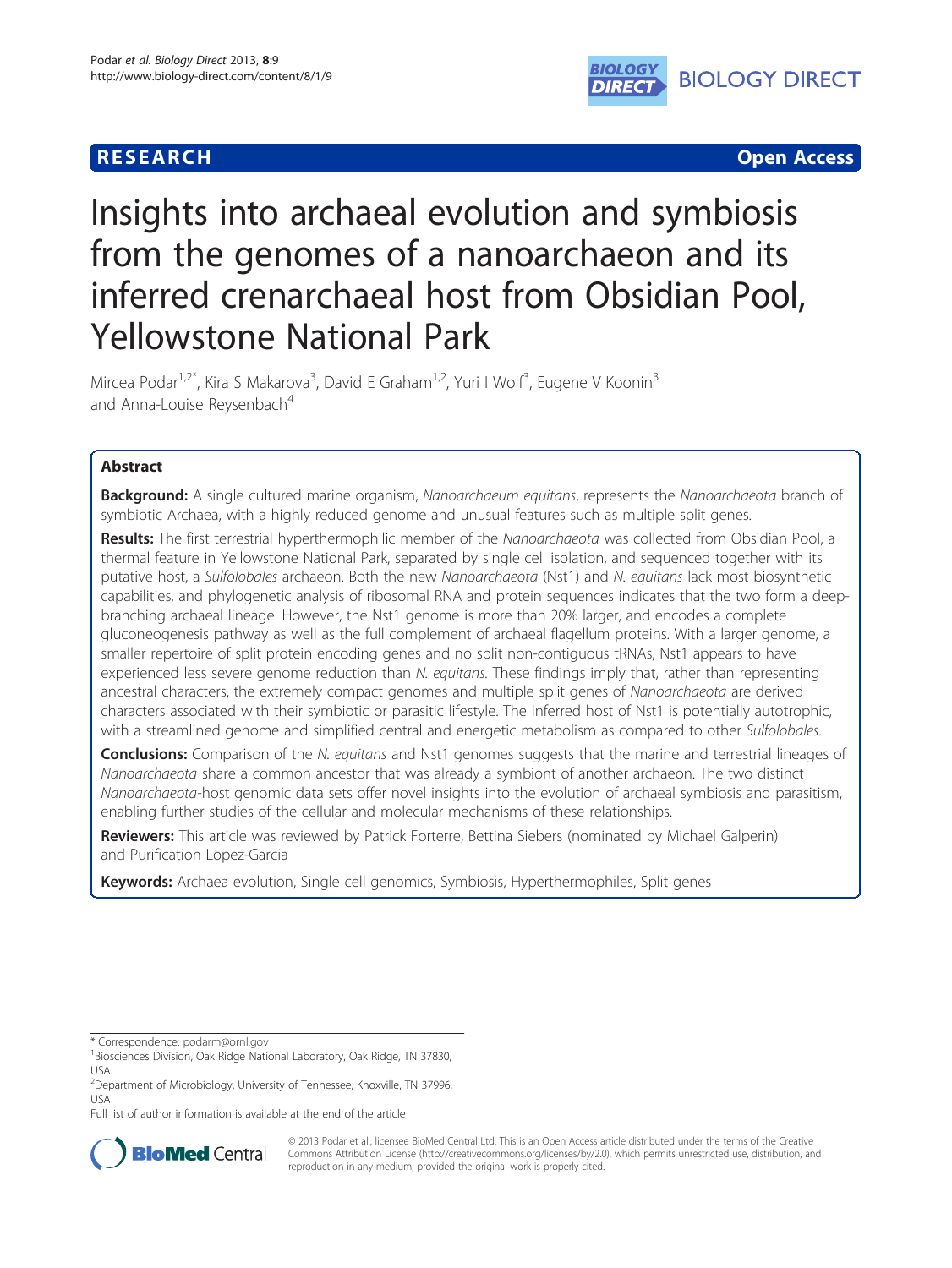## Background

A decade after their discovery, the Nanoarchaeota are still represented by a single cultured organism, Nanoarchaeum equitans [[1](#page-18-0)]. An obligate extracellular symbiont (or possibly an ectoparasite) of the marine hyperthermophilic crenarchaeon Ignicoccus hospitalis [[2\]](#page-18-0), N. equitans provides unique opportunities to study molecular, cellular and evolutionary mechanisms of specific associations between Archaea. With its highly reduced genome, devoid of virtually any primary biosynthetic functions and resembling bacteria that are obligate symbionts and parasites, N. equitans must acquire metabolic precursors from its host through yet unknown mechanisms.

The phylogenetic placement of N. equitans among the Archaea has been controversial. The multiple, fragmented protein-coding regions and especially the presence of noncontiguous split tRNA genes [\[3](#page-18-0)] have been interpreted as evidence that N. equitans represents an ancient phylumlevel lineage that maintained some ancestral gene structures and features of genome organization [\[4,5\]](#page-18-0). Challenging this view, phylogenetic reconstruction using concatenated protein sequences and analysis of the distribution of gene families among the major archaeal lineages, pointed to a potentially close evolutionary relationship between N. equitans and the Thermococcales, a basal order of the Euryarchaeota [\[6\]](#page-18-0). Distinguishing between these contrasting hypotheses and teasing apart genomic idiosyncrasies caused by rapid evolution from ancient characters has been hampered by the absence of genomic data from additional members of the Nanoarchaeota.

Using primers designed from the small subunit rRNA sequence of N. equitans, amplification of SSU rRNA genes from environmental samples resulted in identification of additional lineages of the Nanoarchaeota in a wide range of high temperature environments. These novel sequences were not only from deep-sea hydrothermal vents (East Pacific Rise), but also from continental samples collected in Yellowstone National Park, USA (Obsidian Pool) and Kamchatka, Russia (Uzon Caldera) [[7\]](#page-18-0). Notably, the non-marine SSU rRNA sequences were substantially divergent from that of N. equitans (83% identity) indicating that the *Nanoarchaeota* is a distinct, diverse taxon, with an as yet unclear position within the Archaea. The diversity of the Nanoarchaeota was subsequently expanded by the discovery of additional uncultured lineages in samples collected from thermal sites in central Asia, New Zealand and Chile as well as several distinct phylotypes from mesophilic high salinity environments from South Africa and Mongolia [[8\]](#page-18-0). Moreover, recent pyrosequencing studies have shown that species related to *N. equitans* are present at many deepsea hydrothermal vent sites, from the Mid Atlantic Ridge to the southwestern Pacific Eastern Lau Spreading Center and can reach a significant fraction of the archaeal

population [\[9,10\]](#page-18-0). Ignicoccus was also present in many of these marine samples and a direct association with Nanoarchaeota was detected in actively forming chimneys on East Pacific Rise [[11\]](#page-18-0), suggesting that different marine Nanoarchaeum species might colonize specific Ignicoccus hosts. Indeed, in the laboratory, N. equitans is only able to grow in co-culture with *I. hospitalis*. Both were isolated from a hydrothermal site north of Iceland but *N. equitans* failed to grow with related species (I. islandicus and I. pacificus) or other Archaea [[12](#page-18-0)]. So far, no Ignicoccus has been isolated from or detected in terrestrial samples, suggesting that the Nanoarchaeota from continental sites either depend on other hosts or live independently. Characterization of additional Nanoarchaeota is essential for a better understanding of the evolutionary history and biology of this remarkable group of Archaea.

Here we describe the near-complete genome of a thermophilic member of the Nanoarchaeota from Obsidian Pool (Yellowstone National Park) together with the nearly complete genome of its likely host that represents a distinct group within the Sulfolobales (Crenarchaeota). Although these organisms have not yet been isolated in pure culture, the genomic data from a continental member of the Nanoarchaeota helps to distinguish between alternative evolutionary scenarios proposed for these Archaea.

## Results

## Genomes of a nanoarchaeon and its apparent host from Obsidian Pool

A fresh microbial community sample collected from Obsidian Pool was labeled with a fluorescent polyclonal antibody developed against N. equitans. Using flow cytometry, single cell-size fluorescent particles were individually isolated and used for genomic amplification (MDA) with phi29 DNA polymerase. Five genomic products tested positive when subjected to SSU rRNA gene amplification using Nanoarchaeota-specific PCR primers but also yielded PCR products with a universal archaeal primers set that excludes Nanoarchaeota. Direct sequencing of the Nanoarchaeota amplicons assigned all five genomes to a unique organism, with SSU rRNA sequences 98% identical to the previously described clone OP9 [\[7](#page-18-0)] and 81% identical to  $N$ . *equitans* (Figure [1](#page-2-0)). The archaeal amplicon sequences also identified a member of the *Sulfolobales* in all five MDA products, most closely related (96-97% identity) to uncultured organisms from other thermal acidic environments (Figure [1\)](#page-2-0).

The amplified genomic DNAs were sequenced using Illumina HiSeq, yielding  $~10$  Gbp each. The sequence was digitally normalized and assembled *de novo*. Kmer tetranucleotide frequency analysis of the resulting 109–158 contigs from each dataset (0.9-1.2 Mbp of assembled sequences) partitioned the sequences in two distinct populations, with average G+C contents of 52% and 24%,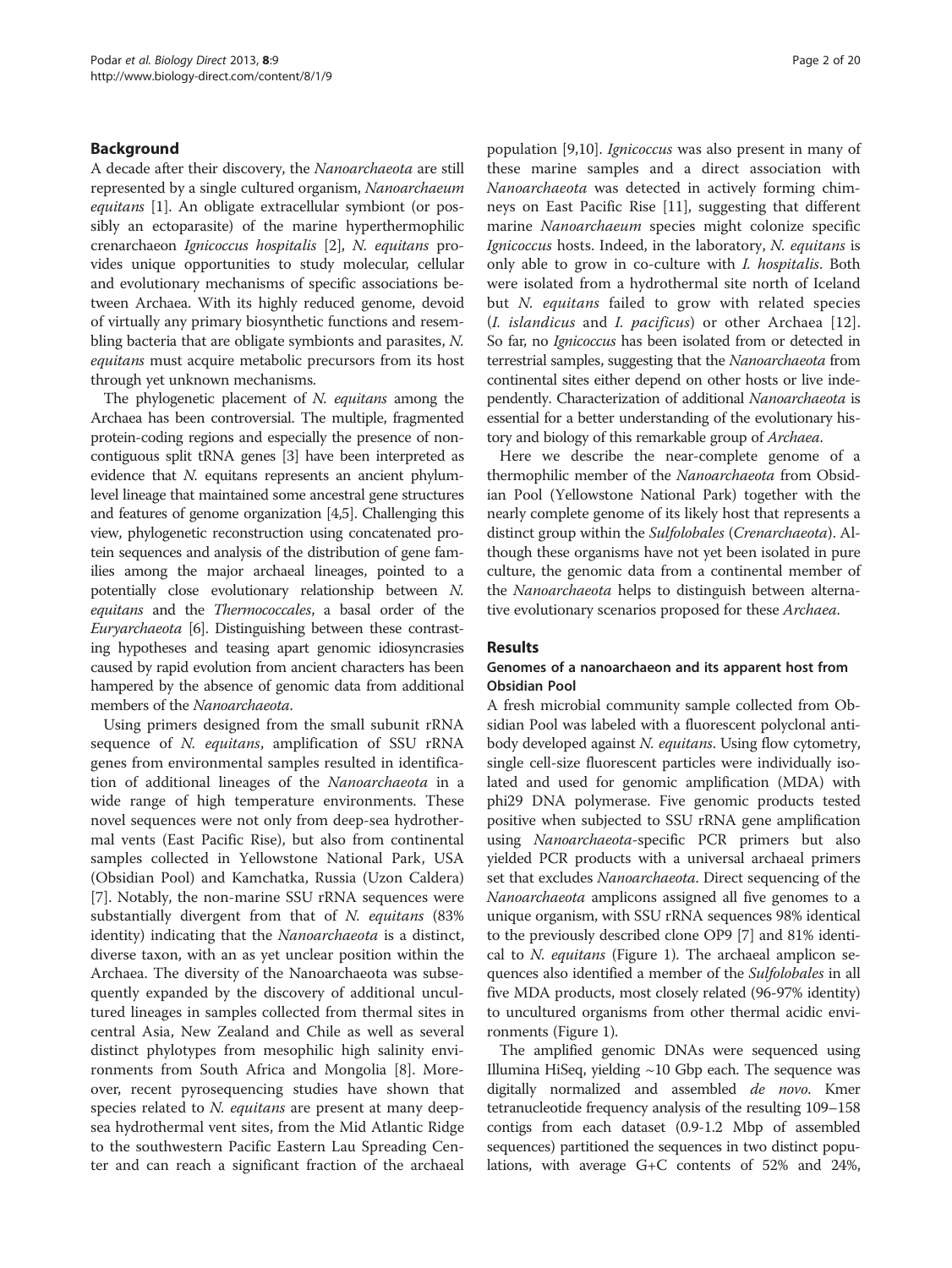<span id="page-2-0"></span>

respectively (Additional file [1](#page-15-0)). Combined secondary assembly and curation of the contigs corresponding to each of the two populations resulted in an Obsidian Pool nanoarchaeal draft genome (Nanoarchaeota Nst1, referred herein as "Nst1") consisting of 7 contigs (totaling 0.593 Mbp, 24% G+C content) and the tentatively assigned host (Sulfolobales Acd1, referred herein as "Acd1")

consisting of 8 contigs (totaling 1.51 Mbp, 52% G+C content) (Figure [2](#page-3-0)). Gene prediction resulted in identification and annotation of 656 protein encoding ORFs in Nst1 and 1692 in Acd1 as well as that of all rRNA genes and nearly all essential tRNAs. The recently updated database of archaeal clusters of orthologous genes (arCOGs) [[13,14\]](#page-18-0) was also used as a framework for annotation and genomic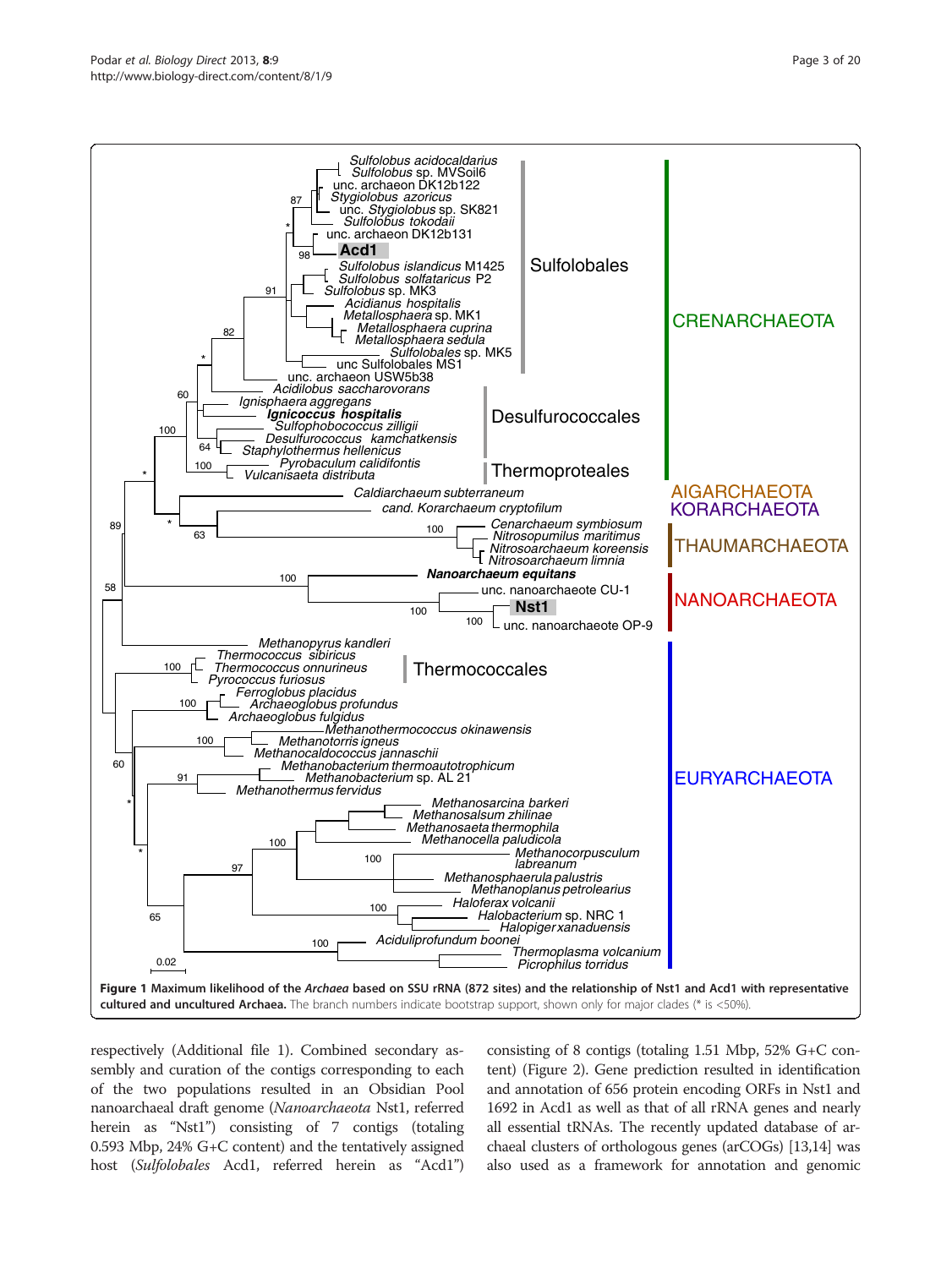comparisons (Additional file [2](#page-15-0)). In Nst1, 72% (473 out of 656) of the predicted proteins were assigned to at least one arCOG. This is the lowest coverage among all Archaea including N. equitans and Cenarchaeum symbiosum which both have ~74% arCOG coverage. In Acd1, arCOGs were identified for 1567 out of the 1692 ORFs (~92%).

The level of completeness of the two genomes was estimated from the fraction of universally conserved genes that are represented in the given sample [\[15](#page-18-0)]. Because Nanoarchaeota form a deep archaeal branch, the relevant set of conserved genes for Nst1 genome reconstruction includes the 138 arCOGs that are represented in all Archaea. The Nst1 genome contains members of 126 of those arCOGs, resulting in an estimate of at least 91% genomic completeness, with 692 to 761 genes for the full gene complement (at 95% confidence). For Acd1, which is unequivocally classified within Crenarchaeota, the relevant conserved gene set includes 352 ubiquitous arCOGs. The Acd1 gene set includes 349 of these, an assembly that is estimated to be 99% complete, with the 95% confidence interval of 1696 to 1730 genes.

### An updated phylogeny of the Nanoarchaeota

The ribosomal protein sequences from Nst1 and Acd1 were added to concatenated alignments of 56 ribosomal proteins that are universally conserved in the complete

archaeal genomes [[16\]](#page-18-0). All of these proteins were identified in the Acd1 genome whereas 4 were missing from the Nst1 draft genome (L15E, S8E, S11 and S27E). Maximum likelihood tree topologies were identical between reconstructions using the entire dataset (122 genomes) and a representative group of 45 archaeal genomes, recovering the same phylogenetic relationships between the major archaeal taxa (Figure [3](#page-4-0)). Both reconstructions showed Nst1 to be a sister taxon of N. equitans, most likely representing a distinct family of Nanoarchaeota. The two members of Nanoarchaeota comprised a distinct, deep branching taxon that was not closely related to any other archaeal clades. Both trees agreed on the position of Acd1 as a close outgroup to the *Sulfolobales*, conceivably representing a previously unknown family within this order of the *Crenarchaeota*. A separate phylogeny based on four concatenated RNA polymerase subunits supports these conclusions (Additional file [3\)](#page-15-0).

## Inferred physiological features of Nst1 and evolutionary genomics of the Nanoarchaeota

Nst1 has a substantially larger genome than N. equitans (~592 vs. 491 kb). Nevertheless, functional gene annotation and metabolic reconstruction indicate that neither Nanoarchaeota can be physiologically autonomous and both depend on the association with another organism,

<span id="page-3-0"></span>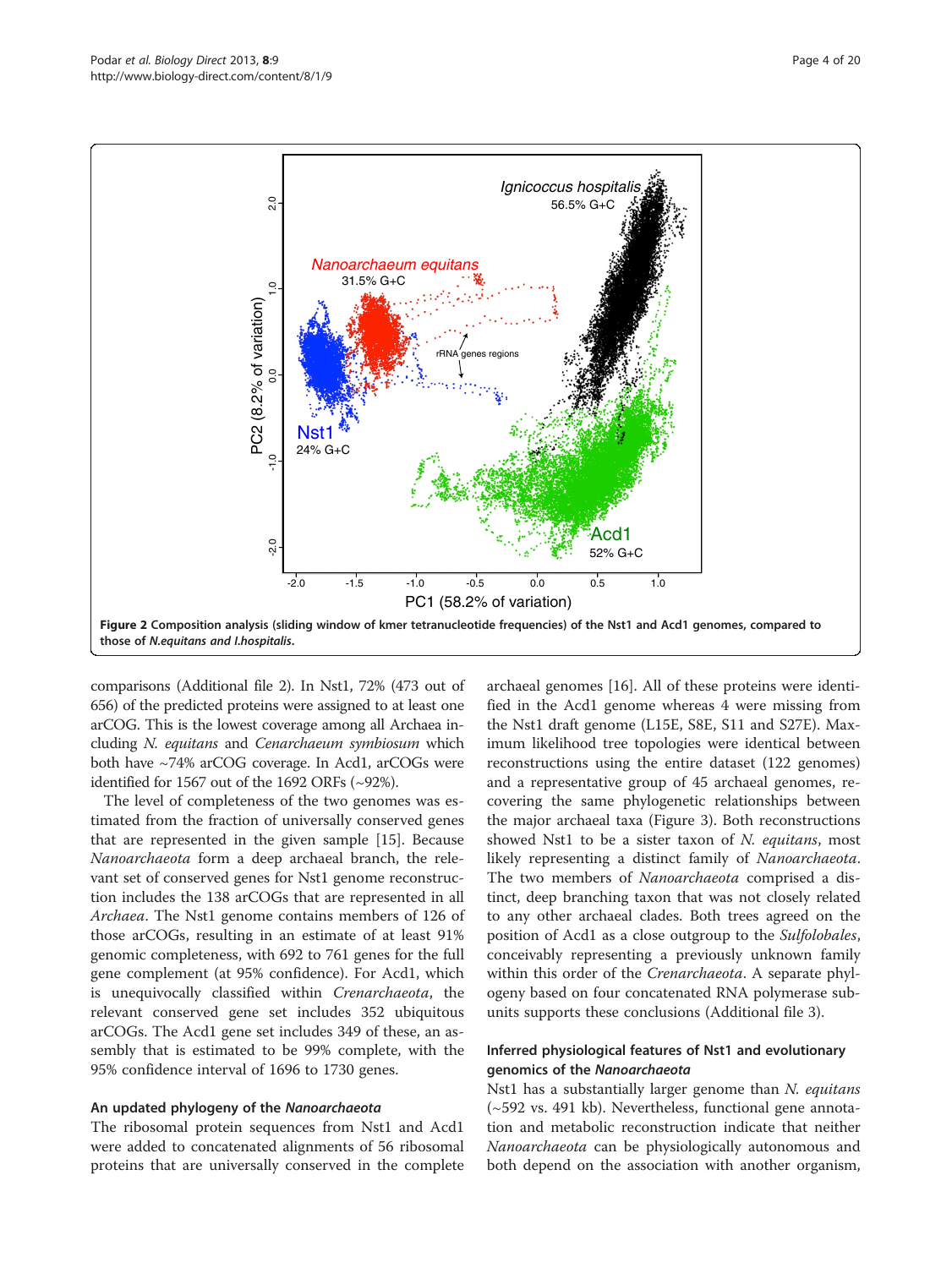<span id="page-4-0"></span>

I. hospitalis for N. equitans and most likely the Acd1 for Nst1. In particular, similar to N. equitans, the reduced genome of Nst1 does not encode functional pathways for de novo biosynthesis of lipids, amino acids, coenzymes or nucleotides. However, several metabolic functions that are missing in N. equitans are predicted for Nst1. Most notably, the Nst1 genome encodes a complete gluconeogenic pathway, as well as glycosyltransferase enzymes that are likely to be involved in polysaccharide production (Figure [4\)](#page-5-0). There is no evidence for a modified Entner-Doudoroff pathway in this organism, therefore carbohydrate metabolism apparently proceeds through the typical Embden-Meyerhof-Parnas pathway. Three intermediates in this pathway (glucose,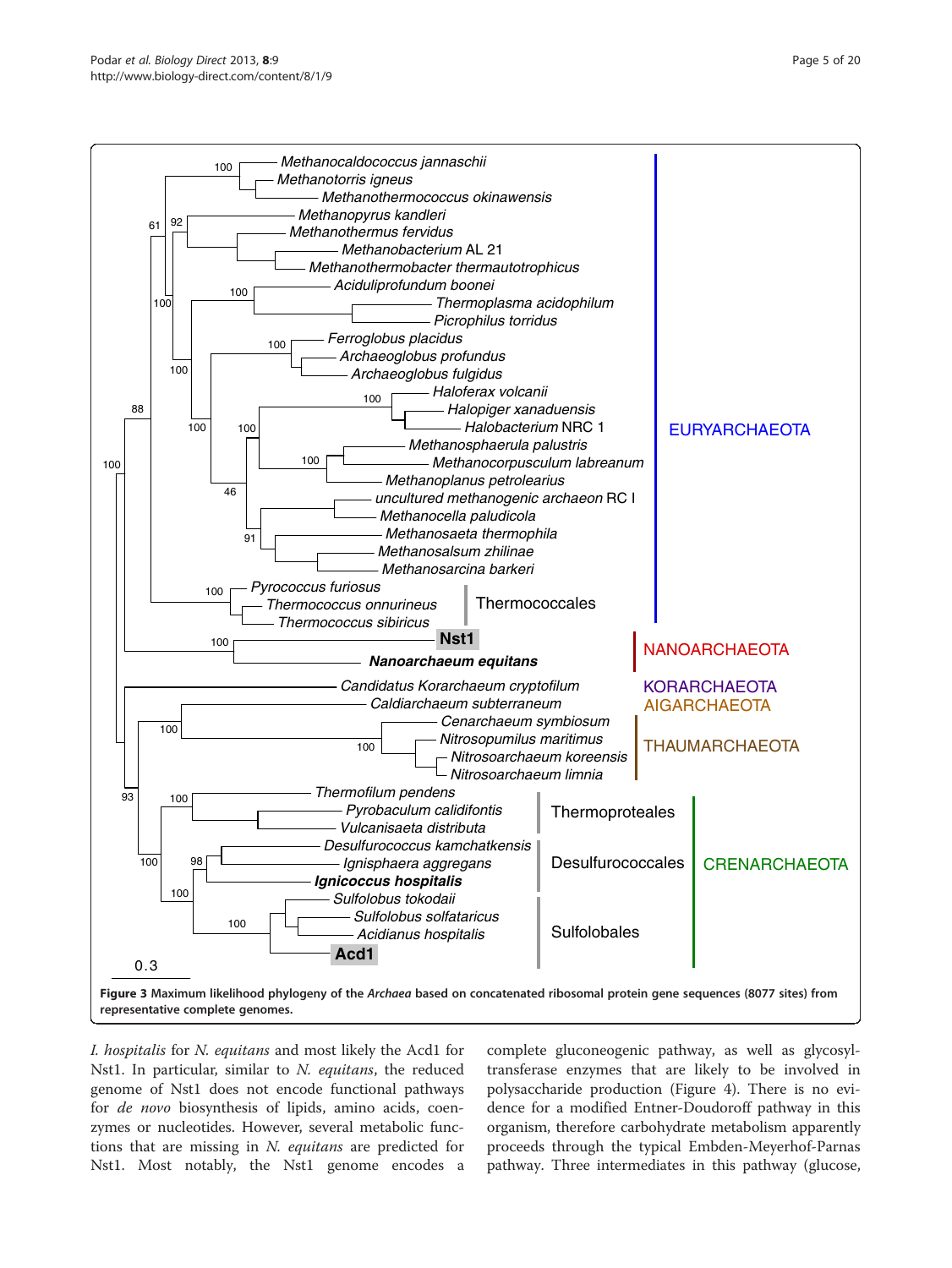<span id="page-5-0"></span>fructose-6-phosphate, and pyruvate) require separate enzymes for phosphorylation or dephosphorylation reactions that determine whether carbon flow is glycolytic or gluconeogenic. No glucokinase or glucose-6-phosphatase was identified, suggesting that only activated sugars or polysaccharides enter or leave the Nst1 cell. No member of the three classes of glycolytic phosphofructokinases was identified. Instead, Nst1 encodes a gluconeogenic class V bifunctional fructose-1,6-bisphosphate aldolase/

phosphatase (Say, 2010) that cannot catalyze the glycolytic reaction. Furthermore, Nst1 encodes both a glycolytic non-phosphorylating NADP-dependent glyceraldehyde-3 -phosphate dehydrogenase and a glyceraldehyde-3-phosphate ferredoxin oxidoreductase (van der Oost, 1998). Finally, Nst1 encodes both glycolytic pyruvate kinase and gluconeogenic phosphoenolpyruvate synthase. Under anoxic conditions, the Nst1 cells could accumulate sufficient pools of reduced, low-potential ferredoxin to support the

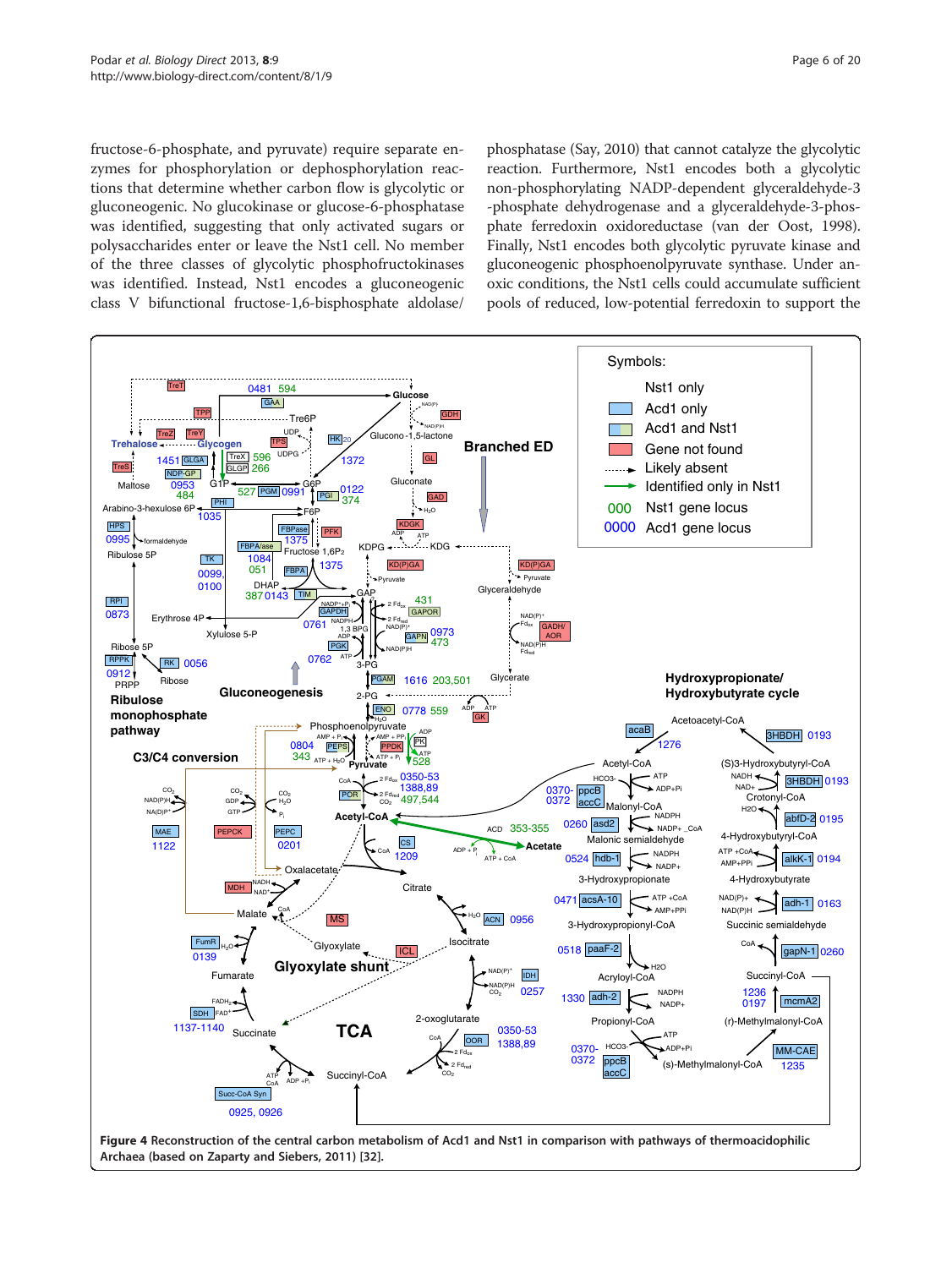carboxylation of acetyl-CoA, produced from acetate by an ADP-forming acetyl-CoA synthetase, through the activity of a two-subunit pyruvate ferredoxin oxidoreductase. Therefore triose phosphates could be oxidized using glycolytic enzymes at high reduction potentials to produce limited ATP through pyruvate-kinase mediated phosphorylation; alternatively, at low reduction potentials, triose phosphates could be utilized to produce sugars from exogenous acetate using gluconeogenic enzymes.

The presence of genes for phosphoglucomutase, glucose-1-phosphate thymidylyltransferase, nucleotide sugar reductase and epimerase, and an oligosaccharide transferase suggest that Nst1 cells produce diverse nucleotide-sugars that are likely to be involved in post-translational modification of proteins. A complete set of genes for glycogen synthesis and breakdown was also found (Figure [4](#page-5-0)). Such rich carbohydrate chemistry is unexpected in this inferred obligate symbiont/parasite, and further studies will be required to determine the specificity and products of these diverse enzymes.

Amino acid activation in the Nanoarchaeota shows several cases of non-orthologous gene displacement. Most of the Archaea use a non-discriminating glutamyl-tRNA synthetase to form Glu-tRNA<sup>Gln</sup>, which is transamidated to  $Gln$ -tRNA $Gln$  by the GatDE protein complex. This was experimentally confirmed in N. equitans [[17](#page-18-0)] and the required genes are also present in Nst1. In addition, N. equitans encodes an analogous enzymatic machinery for Asp-tRNA<sup>Asn</sup> transamidation. By contrast, Nst1 apparently uses an asparaginyl tRNA synthetase to form Asn-tRNA<sup>Asn</sup> directly. Nst1 and N. equitans encode unrelated lysyl-tRNA

synthetases of class II and class I, respectively. In this case, N. equitans probably retained the ancestral class I LysRS that is found in most archaea. The source of the class II enzyme in Nst1 was probably a member of the Crenarchaeota, although not Acd1 (Additional file [4](#page-15-0)). For amino acid metabolism, Nst1 encodes a Thermococcus-like asparagine synthetase and a putative glutamine amidotransferase but lacks the glutamate dehydrogenase found in N. equitans. All other amino acids apparently have to be acquired from the environment or the host cell.

Nucleotide biotransformation capabilities also substantially differ between the two Nanoarchaeota. Specifically, N. equitans encodes a flavin-dependent thymidylate synthase (ThyX), and an anaerobic ribonucleosidetriphosphate reductase. In contrast, Nst1 encodes the non-homologous, folate-dependent thymidylate synthase (ThyA) and an adenosylcobalamin-dependent ribonucleotide reductase. Notably, the ribonucloetide reductase gene encompasses an intein in the same position as one of the two inteins in the homologouos gene of Pyrococcus furiosus. Both Nanoarchaeota encode an adenylate kinase  $\ar{COG}$ 01039)(Nst432 and Neq139) although the N. equitans sequence is highly divergent.

A key cellular structure that, judging from the genome sequence, is present in Nst1 but not in  $N$ . equitans is the archaeal flagellum (archaellum) [[18\]](#page-18-0). Genes encoding all the essential subunits of the archaellum have been identified (Figure 5), including two archaeal flagellins and the gene responsible for flagellar assembly, function and regulation  $\left(\frac{f}{aD/E}, F, G, H, I, J, F/eN\right)$ . The presence of the flaD/E gene, so far only identified in *Euryarchaeota*, and

| Nanoarchaeota Nst1                                                                                                                                 |
|----------------------------------------------------------------------------------------------------------------------------------------------------|
| 397<br>398<br>399<br>396                                                                                                                           |
| Glu-tRNA<br>FlaB<br>FlaB<br><b>RNA</b> methyltransf.<br>unch. prot.<br>Thr-tRNA                                                                    |
|                                                                                                                                                    |
| 194<br>195<br>196<br>197                                                                                                                           |
| His-tRNA<br><b>FlaG</b><br>unch. prot.<br><b>FlaF</b><br>Glu-tRNAGIn amidotrans                                                                    |
|                                                                                                                                                    |
| 135<br>136<br>137<br>138<br>139<br>140                                                                                                             |
| FlaD/E<br>FlaH<br>Flal<br>translation IF6<br>unch. prot.<br>Tyr tRNA synth.                                                                        |
|                                                                                                                                                    |
|                                                                                                                                                    |
| 457<br>458<br>459<br>460<br>461<br>462                                                                                                             |
| Ribosome biogenesis prot.<br>FlaJ<br>S <sub>2</sub><br>L2<br>L <sub>23</sub><br>L4                                                                 |
| Ribosomal proteins                                                                                                                                 |
|                                                                                                                                                    |
|                                                                                                                                                    |
| Sulfolobus acidocaldarius DSM 639                                                                                                                  |
| 1173<br>1172<br>1178<br>1177<br>1176<br>1175<br>1174                                                                                               |
| <b>FlaX</b><br>Flal<br><b>FlaB</b><br><b>FlaG</b><br><b>FlaF</b><br><b>FlaH</b><br>FlaJ                                                            |
|                                                                                                                                                    |
| Pyrococcus horikoshii OT3                                                                                                                          |
| 557<br>559<br>556<br>553<br>546<br>548<br>549<br>551<br>552<br>554<br>555<br>550                                                                   |
| FlagJ<br><b>FlaF</b><br><b>FlaH</b><br>Flal<br>Flag<br>FlaB<br>Flag<br><b>FlaB</b><br>FlaC<br>$FlaD/E$ )<br><b>FlaG</b><br><b>FlaB</b>             |
|                                                                                                                                                    |
| Figure 5 Organization of archaeal flagellum (archaellum) genes in Nst1 and comparison to operons from Crenarchaeota (S.a.) and                     |
| <b>Euryarchaeota (P.h.).</b> The archaella genes are in shaded rectangles. The numbers represent the gene loci in the genomes. Several paralogs of |
| Flal (Nst1_088, 227 and 260) and one FlaG paralog (Nst1_560) are not shown.                                                                        |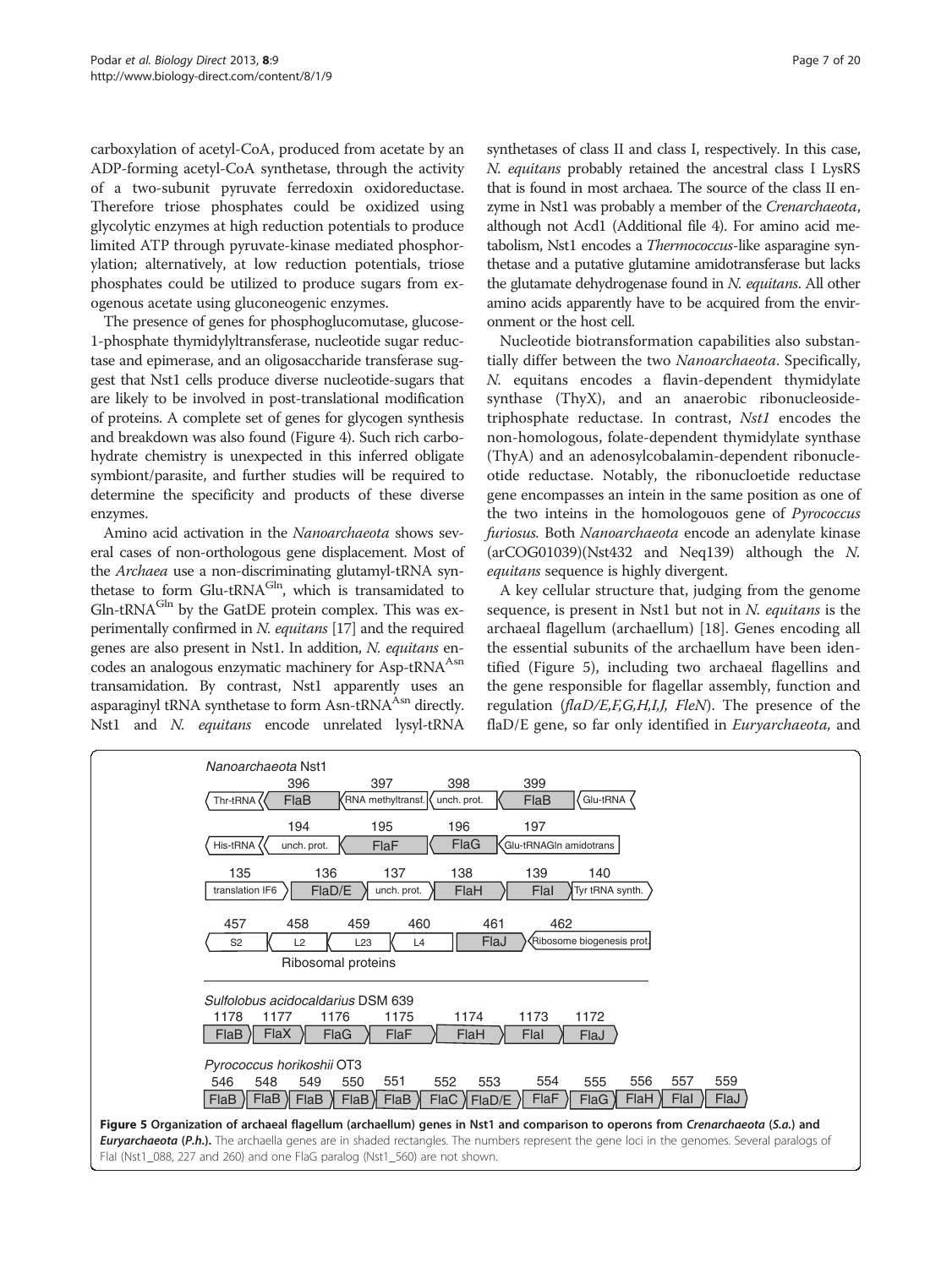the topology of the phylogenetic tree of the regulatory subunit flaH (Additional file [5](#page-15-0)) are compatible with a euryarchaeal type-archaellum in Nst1.

The overall gene content of Nanoarchaeota further supports its affinity with Euryarchaeota. Among the 283 arCOGs that are represented in both N. equitans and Nst1, 17 arCOGs are missing in Crenarchaeota but present in the majority of the Euryarchaeota. This includes genes encoding proteins involved in key cellular functions such cell division (FtsZ, SepF) as well as nucleic acids and protein processing (e.g. DNA polymerase II subunits, ERCC4-like helicase, ribosomal protein L41E, pre-protein translocase subunits SecF and SecD) (Additional file [6\)](#page-15-0). This observation complements the results of phylogenetic analyses and is best compatible with a common ancestry of Nanoarchaeota and Euryarchaeota. Of the 321 Nst1 genes with orthologs in N. equitans, only 15 have no confidently identifiable homologs in other sequenced archaeal genomes and hence represent a putative genomic signature of the Nanoarchaeota. Only one of these genes, encoding a homolog of a bacterial 16S rRNA methyltransferase [\[19](#page-18-0)], has a defined function. The remaining Nanoarchaeota-specific proteins are presently uncharacterized. Of the 183 predicted protein-coding genes of Nst1 that were not assigned to arCOGs, 27 had homologs in N. equitans, and another 26 showed statistically significant similarity to proteins from other Archaea that have not yet been classified into families. The inferred common gain in Nanoarchaeota includes only 8 genes, in particular two components of the Type II/IV secretory pathway and the tRNA (uracil-54, C5) methyltransferase both of which are otherwise present only in Euryarchaeaota.

Maximum parsimony reconstruction of gene loss and gene gain events suggests extensive loss of genes from all functional categories in the Nanoarchaeota branch. Both genomes lack 46 of the 218 arCOGs from the archaeal core gene set (Figure [6](#page-8-0) and Additional file [7\)](#page-16-0). The Nst1 genome shows the second lowest paralog density among the Archaea, surpassed only by N. equitans (Figure [6](#page-8-0)). The majority of the functionally characterized genes inferred to have been lost is related to central metabolism or encode apparently dispensable functions in the informational systems that are also missing in some other Archaea. Although Nst1 appears to retain substantial carbon metabolism functions, it lacks 16 of the core archaeal genes present in N. equitans, including radical SAM and pyruvate-formate lyase-activating enzymes as well as the archaeal V-type ATPase. Although at present we cannot rule out that some of these genes are contained in the missing genomic regions, the lack of any of the multiple membrane ATP synthase subunits is intriguing, possibly indicating that Nst1 has lost this otherwise ubiquitous enzyme complex. Both Nanoarchaeota apparently lack a functional membrane respiratory complex but Nst1

encodes several proteins implicated in scavenging of oxidative molecules, including cytochrome d ubiquinol oxidase subunit 1, superoxide reductase, and both subunits of alkyl hydroperoxide reductase. Finally, Nst1 lacks the CRISPR-Cas type I-B system that is active in  $N$ . *equitans* [[20](#page-18-0)]. The absence of this system is extremely unusual in a hyperthermophile [\[21\]](#page-18-0) and is unlikely to be caused by low sequence coverage of the respective genomic loci because CRISPR systems consist of many protein-coding genes and DNA elements [\[21](#page-18-0)].

As expected, the repertoire of informational genes shows a much stronger conservation between the two Nanoarchaeota than the set of genes for metabolic enzymes. Nevertheless, several notable differences were observed. Analysis of the Nst1 genome identified 41  $tRNAs$ ; the  $tRNA<sup>Phe</sup>$  is currently missing, probably due to the incompleteness of the genome sequence. Among the detected tRNAs, only two contain introns, and the positions of both introns are shared between the two Nanoarchaeota (tRNA<sup>Ile</sup> and tRNA<sup>Tyr</sup>). The high sequence identity extends also to the intronic region although there are some differences between the D loop structures of the two species (Figure [7](#page-9-0)). The two Nanoarchaeota share more than 20 typical archaeal genes encoding RNA-modifying enzymes as well as putative snoRNAs that target RNA modifications. The catalytic subunit of the tRNA splicing endonuclease was readily identifiable and shared 45% sequence identity with the  $N.$  equitans ortholog (Neq205). It is unclear whether the Nst1 enzyme functions as a heterotetramer similar to the counterpart in  $N$ . *equitans* [[22](#page-18-0),[23](#page-18-0)] because we did not identify a structural subunit beta gene. Unlike N. equitans, Nst1 also encodes a ribonuclease P complex that otherwise is ubiquitous among cellular life forms. We identified three genes encoding protein subunits and the RNA component indicating that the tRNA maturation pathway in this organism is similar to that in other Archaea and not drastically changed as it is in N. equitans [[24](#page-18-0)]. Phylogenetic analysis of two of the subunits (p21 and p29) revealed affinities to the euryarchaeal enzyme whereas p30 appeared divergent. The RNA component of the RNAse P is considerably shorter than other archaeal counterparts, including type T variants from Thermoproteales [[25](#page-18-0)] and could not be folded into a typical secondary structure for this molecule. Thus, the RNAse P complex of Nst1 appears to have undergone partial degradation compared to complete loss in N. equitans. Another interesting difference between the two genomes involves a component of the replication machinery. Recently is has been shown that all *Archaea* (with the single exception of *Caldivirga* maquilingensis) encode RecJ-like proteins with a DHH hydrolase domain that is predicted to be either active or inactivated. Analogous to eukaryotic CDC45, the RecJ homologs are predicted subunits of the CMG (CDC45/RecJ,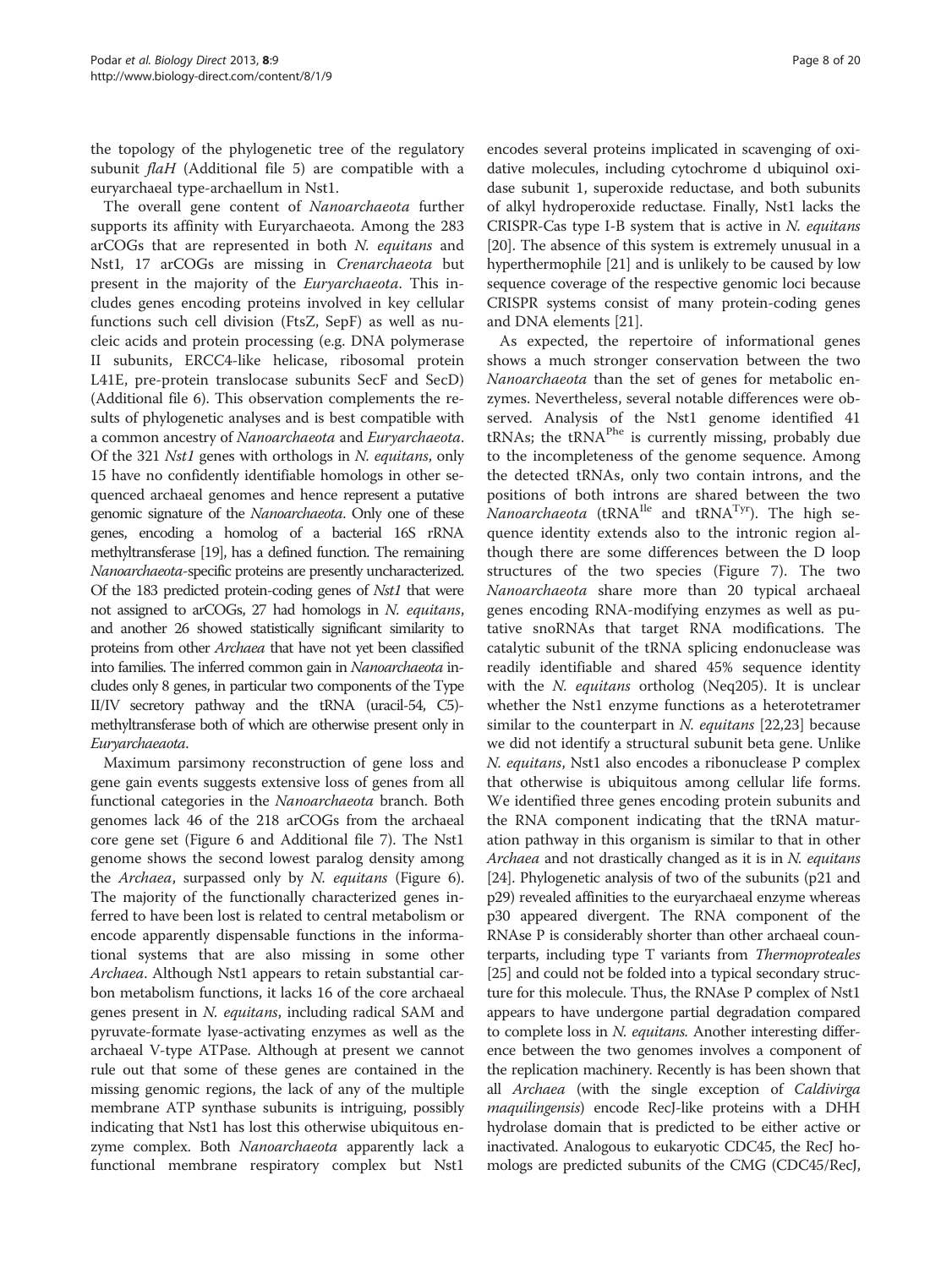<span id="page-8-0"></span>

MCM, GINS) complex involved in replication initiation [[26](#page-18-0)]. Among the two Nanoarchaeota, Nst1 encodes a putative ancestral form of RecJ with active DHH domain whereas *N. equitans* apparently acquired a highly diverged RecJ homolog in which the DHH domain is severely disrupted [[26](#page-18-0)].

The most parsimonious explanation for the extensive common gene loss is the early evolution of host dependency (possibly parasitism) in Nanoarchaeota (prior to the radiation of N. equitans and Nst1 from their common ancestor) followed by differential loss after the lineage split, although presently it is impossible to strictly rule out massive parallel gene loss. Supporting the former scenario is another distinctive feature of the Nanoarchaeota, the large number and type of split protein genes (proteins that are encoded by one gene in most, if not all organisms, but are separated in two genes in Nanoarchaeota, requiring

post-translational assembly). The genome of N. equitans harbors 10 split protein-coding genes, the largest number among the Archaea [\[5](#page-18-0)]. In Nst1 we identified 8 such genes, with 6 being split in both genomes (Table [1](#page-10-0)). Among these, three are split in the same position and are intact in all other archaeal genomes, suggesting gene splitting events that occurred after the separation of the Nanoarchaeota from the rest of the Archaea but predates the radiation of the N. equitans and Nst1 lineages. For two other genes, those encoding archaeosine tRNA-guanine transglycosylase and RNA polymerase subunit B, the split is likely to be ancestral because the split site is shared by many diverse archaea. Each of the two nanoarchaeal genomes also encompasses unique split protein genes, indicating that, along with gene loss, the process of gene splitting continued in each of the two lineages after their divergence.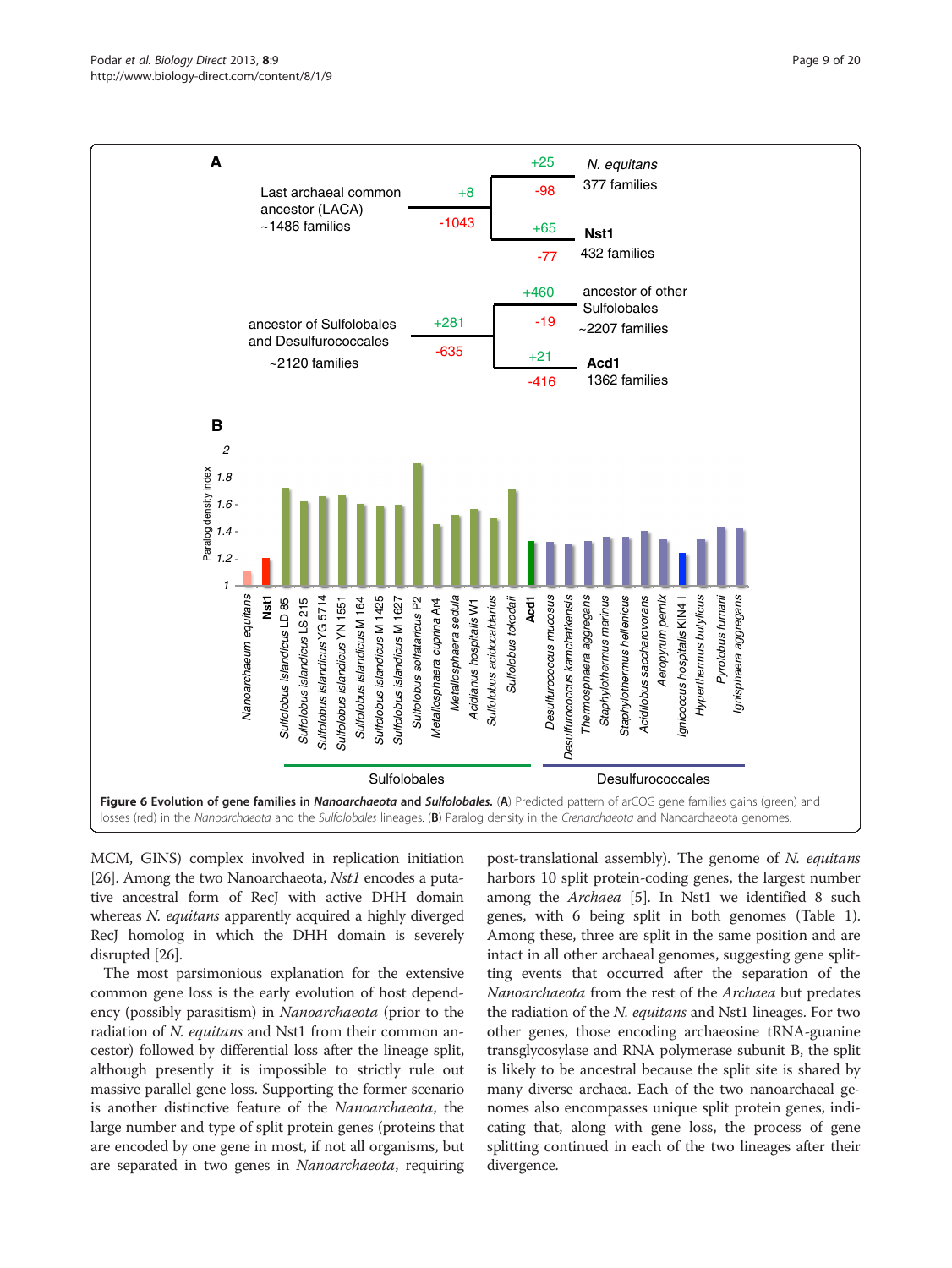<span id="page-9-0"></span>

transcribed from split genes in N. equitans. In red are the nucleotide differences present in N. equitans. (B) Secondary structures of tRNAs that are interrupted by an intron in both Nanoarchaeota, using the Nst1 sequence frames. The intron sequences and their insertion site (blue arrow) are indicated as well as the nucleotide polymorphisms in N. equitans (Insertions-red arrows, deletions-Δ).

In addition to the split protein-coding genes, 6 tRNAs of N. equitans are synthesized as halves from separated genes and subsequently trans spliced [[3,](#page-18-0)[27\]](#page-19-0) (Table [1](#page-10-0)). The orthologs of these tRNAs in Nst1 are represented by regular, full-length genes that share ~85% nucleotide identity between the two organisms (Figure 7). We did not identify any split tRNAs genes in the Nst1 genome.

Taken together, the results of genome analysis indicate a unique propensity for gene splitting in the Nanoarchaeota that is most dramatically manifested in the N. equitans lineage. Along with the disintegration of the conserved operon structure (such as the ribosomal operons), the absence of any substantial synteny between the two Nanoarchaeota genomes and extensive gene loss, gene splitting seems to reflect the ongoing genome rearrangement and could be a consequence of the parasitic lifestyle of these Nanoarchaeota. Conceivably, these parasitic/symbiotic Archaea have extremely low characteristic effective population sizes resulting in a sharply increased role of genetic drift and consequent extraordinary genome fluidity.

## The inferred host of Nst1 is a typical member of the Sulfolobales with a streamlined genome

The arCOGs coverage (~92%) for Acd1 is within the range of other completely sequenced genomes of Sulfolobales (91-99%). Overall, the gene content of Acd1 is typically archaeal and most similar to that of other Crenarchaeaota. Of the 218 core archaeal genes, 217 were identified in the current Acd1 genome assembly, with only the cysteine desulfurase activator ATPase (arCOG04236) missing. Furthermore, the genome encompasses 349 of the 352 families that are shared by all 35 available genomes of *Crenarchaeaota* and span all the essential metabolic functions. This high level of coverage points to a near complete genomic assembly for this organism. Indeed, even among the gene families that are shared by all other sequenced Sulfolobales, the Acd1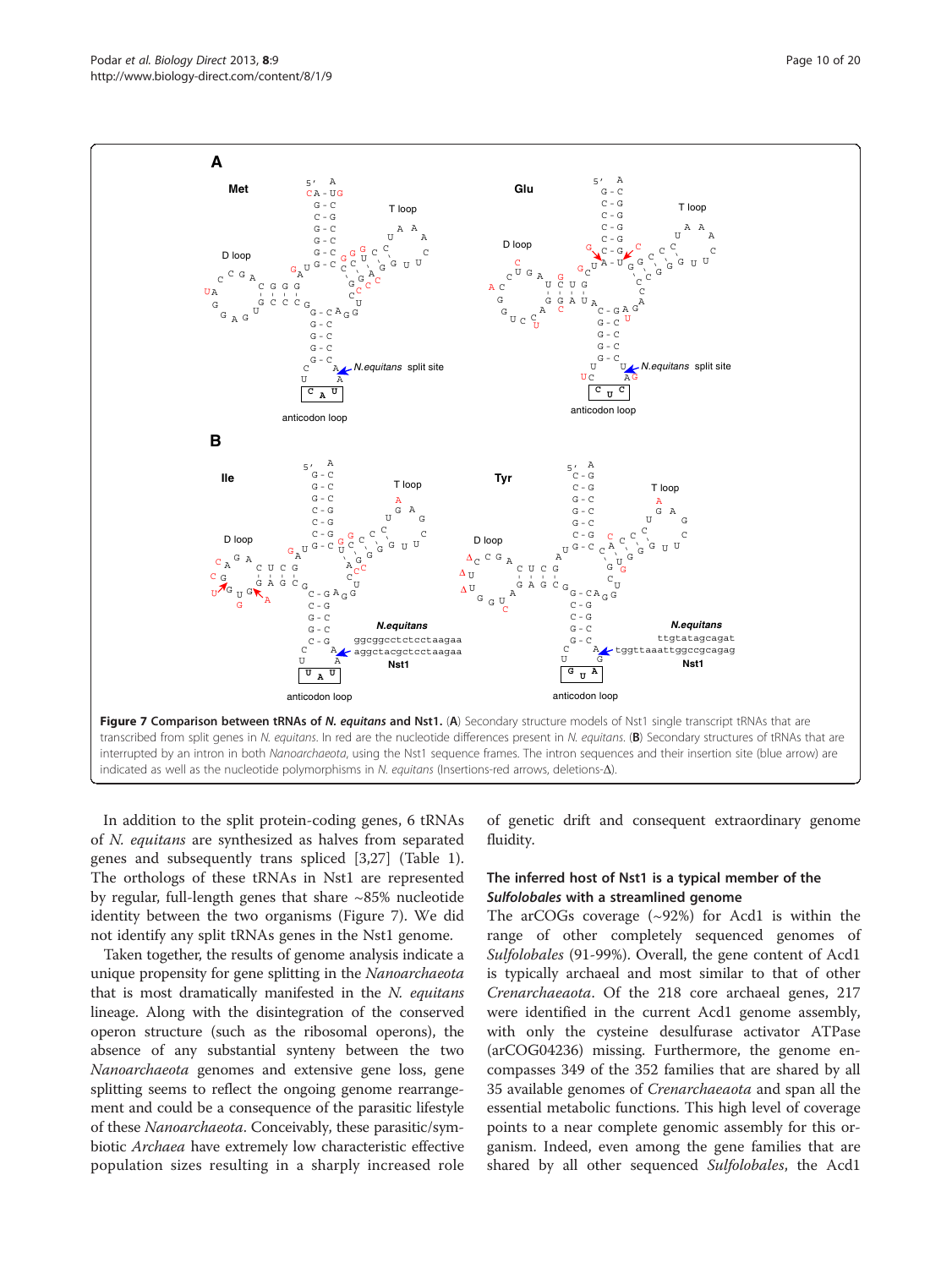<span id="page-10-0"></span>Table 1 Notable genomic differences between N. equitans and Nst1

| <b>Features</b>                                | N. equitans                  | Nst1           | <b>Note</b>       |
|------------------------------------------------|------------------------------|----------------|-------------------|
| <b>Split Proteins</b>                          |                              |                |                   |
| Reverse gyrase                                 | NEQ 318-434                  | Nst 337-402    | Same site         |
| Glu-tRNA <sup>GIn</sup> amidotransferase       | NEQ 245-396                  | Nst 197-449    | Same site         |
| Predicted RNA-binding protein                  | NEQ 438-506                  | Nst 176-251    | Same site         |
| Archaeosine tRNA-quanine transglycosylase      | NEQ 124-305                  | Nst 096-232    | Same site         |
| RNA polymerase subunit B                       | NEQ 156-173                  | Nst 632-633    | Same site         |
| Large helicase-related protein                 | NEQ 003-409                  | Nst 172-239    | Different site    |
| DNA polymerase I                               | NEQ 068-528                  | <b>Nst 417</b> | Not split in Nst1 |
| Topoisomerase I                                | NEQ 045-324                  | Nst 174        | Not split in Nst1 |
| P-loop ATPase-acetyltransferase fusion protein | NEQ 096-495                  | <b>Nst 401</b> | Not split in Nst1 |
| Alanyl-tRNA synthetase                         | NEQ 211-547                  | <b>Nst 054</b> | Not split in Nst1 |
| Diphthamide synthase sub. DPH2                 |                              | Nst 222-440    | Absent in N.eq.   |
| Uncharacterized conserved protein (arCOG04253) |                              | Nst 474-480    | Absent in N.eq.   |
| tRNAs                                          |                              |                |                   |
| cis-spliced tRNAs                              | Ile, Met, Trp, Tyr           | Ile, Tyr       |                   |
| trans-joined tRNAs                             | iMet, His, Lys, Gln, Glu (2) | none           |                   |
| RNase P                                        | Absent                       | Present        |                   |
| Gluconeogenesis-Glycolysis                     | Absent                       | Present        |                   |
| Polyamine biosynthesis                         | Absent                       | Present        |                   |
| ATP synthase                                   | Present                      | Absent         |                   |
| Glutamate dehydrogenase                        | Present                      | Absent         |                   |

\* Split in other archaea also.

genome encompasses 91% (1002 out of 1102). Among the well-characterized Sulfolobales signature genes (present in Sulfolobales only) that were identified in Acd1 are the chromosomal protein Sac7d, a distinct paralog of the crenarchaeal cell division protein ESCRT-III, two subunits of the terminal oxidase (DoxE and DoxD), and phosphomevalonate kinase, a possible relic of the ancestral isoprenoid biosynthesis pathway [\[28](#page-19-0)]. More than half of the nearly 100 Sulfolobales signature genes remain completely uncharacterized.

By estimating the genes loss and gain for Acd1 only a few genes were inferred to have been acquired, most of them uncharacterized (Figure [6](#page-8-0)). In contrast, the number of the genes that were likely lost exceeds 400 (Additional file [7](#page-16-0)). Conversely, for the branch leading to the rest of Sulfolobales, gene gain dramatically exceeds gene loss (Figure [6\)](#page-8-0). Several remarkable examples of entire functional systems missing in Acd1 include two terminal oxidase complexes (SoxABCD and SoxEFGHM), fatty acid beta oxidation-related enzymes, the entire archaellum and the CRISPR-Cas system type III locus. One CRISPR-Cas system (Type I-D) is present and is most likely functional, based on the identification of several large CRISPR arrays. Predictably, the functional categories that were minimally affected by gene loss are translation,

DNA replication and repair, nucleotide metabolism, signal transduction and secretion (Additional file [7\)](#page-16-0). A comparative analysis of the mean number of paralogs in arCOGs shows a conspicuous deficit in Acd1, the same trend that was previously observed for I. hospitalis, the host of N. equitans (Figure [6\)](#page-8-0) [[29](#page-19-0)]. The reduced number of transposable elements also parallels the trend in *I. hospitalis* and is compatible with the genome streamlining hypothesis. We did not detect strong evidence of gene exchange between Nst1 and its apparent host, Acd1. Only three genes in Nst1 are significantly more similar to homologs from the host than to homologs from other Archaea and are therefore candidates for direct gene transfer between Nst1 and Acd1. These putative transferred genes encode 3-dehydroquinate dehydratase AroD (Additional file [5](#page-15-0)) and two uncharacterized proteins that so far are present exclusively in Crenarchaeaota.

Despite all the apparent gene loss, most of the functional capabilities of typical Sulfolobales seem to be preserved in Acd1, albeit in some cases in a minimal version. A type I NADH dehydrogenase complex was detected that similar to the other Sulfolobales lacks the NADH binding and oxidizing subunits (NuoEFG) which are predicted to transfer electrons from ferredoxin to quinones in the respiratory chain. NADH and succinate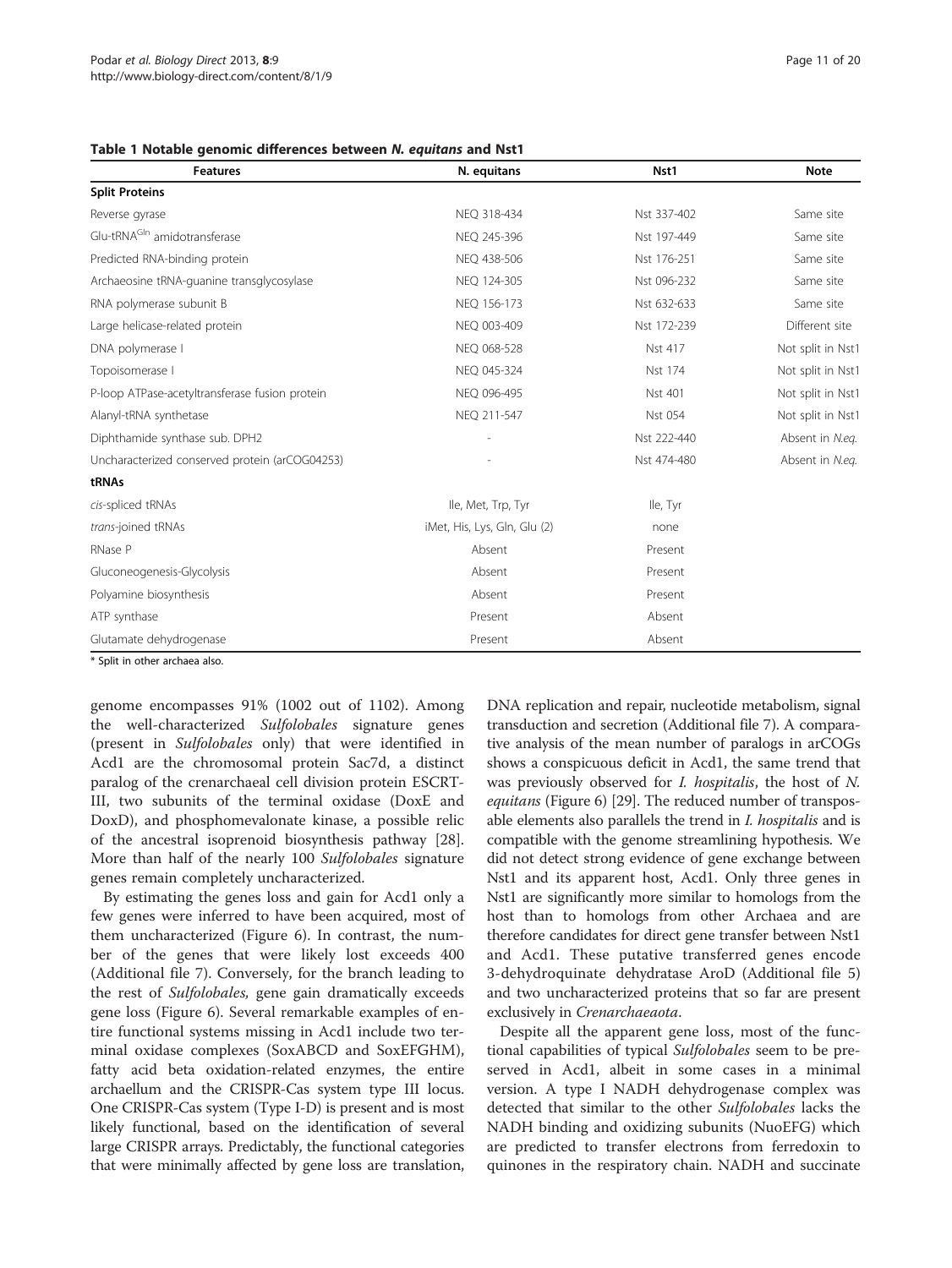oxidation by a predicted type II NADH:quinone oxidoreductase and a succinate oxidoreductase complex (Sdh) that are encoded in the Acd1 genome could provide an alternative pathway to supply electrons to quinones. Genes encoding a heme-copper,  $aa_3$ -type cytochrome oxidase (DoxBCE) and an iron-sulfur cytochrome b558/ 566 complex III (soxNL-cbsAB), all with high sequence similarity to homologues from other Sulfolobales. However, the SoxABCD and SoxEFGHM complexes that are present in the majority of other Sulfolobales [[30\]](#page-19-0) are missing in Acd1.

Most of the Acd1 central metabolism could be reconstructed based on genome analysis. Genes encoding all the enzymes of the oxidative TCA cycle, the archaeal gluconeogenic EMP pathway, glycogen synthesis and breakdown, the reversed ribulose monophosphate (RuMP) as well as C3/C4 interconversion were identified by comparison with the other Sulfolobales [[31](#page-19-0)-[33](#page-19-0)] (Figure [4](#page-5-0)). In addition, a complete hydroxypropionate/hydroxybutyrate carbon fixation pathway was assembled, suggesting that Acd1 is capable of chemoautotrophic growth. Unusually for a member of Sulfolobales, however, the branched Entner-Doudoroff glycolytic pathway appears to be missing, as well as the glyoxylate shunt and all enzymes for maltose and trehalose utilization (Figure [4\)](#page-5-0). Although, because the genome is not complete, we cannot however rule out the possibility that some of the genes that are actually present in Acd1 are missing in the current assembly, it appears extremely unlikely that any of these pathways was missed in its entirety due to the genome incompleteness. Most of the sugar ABC and secondary transporters found in other Sulfolobales are also missing in Acd1, suggestive of a minimal carbohydrate metabolism. In contrast, we identified complete sets of genes for iron, manganese, phosphate and potassium transporters and sodium-calcium exchange pumps, suggesting that Acd1 is capable of uptake of most small molecules that are usually transported by free-living organisms. The genome also contains the SlaAB operon that encodes the S-layer proteins characterized in the other Sulfolobales [[34](#page-19-0)], indicating that Acd1 likely has the same type of cell surface architecture.

## **Discussion**

Despite multiple ultrastructural, biochemical and functional genomic studies, the nature of the relationship and the mechanisms of interaction between I. hospitalis and *N. equitans* remain poorly understood. So far, there is no evidence for a beneficial role of  $N$ . *equitans* for its host, suggestive of a parasitic as opposed to a mutualistic relationship [\[12](#page-18-0)]. Experimental and genomic inferences point to the two archaea having co-evolved, with N. equitans using I. hospitalis as its sole host [\[12](#page-18-0)[,29](#page-19-0)]. The difficulty in the characterization of their interaction and

phylogenetic placing of N. equitans comes in large part from the unusual features of the N. equitans genome that make it problematic to differentiate between two distinct scenarios for the origin of the Nanoarchaeota. Under the first scenario, Nanoarchaeota represent an ancient lineage with many ancestral features whereas the alternative involves relatively recent, rapid evolution and genomic collapse driven by the parasitic lifestyle.

The analysis of the Nst1 genome described here addresses some of these questions and provides an evolutionary perspective on archaeal parasitism/symbiosis. The Nst1 genome lacks split tRNA genes but encompasses split protein genes, so that the existence of both unique and shared gene splits between the two Nanoarchaeota provides insight into the evolution of this feature. It now appears most likely that genome reduction, probably by intrachromosomal recombination and deletion events, led to stochastic fragmentation of multiple genes, with those split in locations compatible with functional enzymatic reconstitution in trans being retained. The presence of several genes with the same split site between the two Nanoarchaeota implies that this process predated the separation of the two lineages. Together with multiple common gene losses, these shared gene splits suggest that the most recent common ancestor of the terrestrial and marine Nanoarchaeota, represented by the two current representatives, already was a symbiont or parasite that was undergoing genome shrinkage. Given the large evolutionary distance between N. equitans and Nst1 and the fact that they inhabit different environments and appear to employ highly diverged Crenarchaeota as hosts, the radiation of the two lineages probably was an ancient event. Genome contraction apparently has continued after ecological separation and by either host specialization or switching. The larger genome of Nst1 and the presence of some primary metabolic functions indicate that the terrestrial nanoarchaeon has not reached the advanced genomic collapse stage that is characteristic of its marine sister group. The complete absence of split tRNA genes in Nst1 and the presence of the RNase P machinery is compatible with this scenario, indicating that these unique alterations of the  $N$ . *equitans* translation system evolved more recently as a result of the extreme genomic degradation in this lineage. Genome sequencing of other members of the Nanorchaeota should aid in further elaborating this scenario.

Phylogenetic analysis of the two Nanoarchaeota revealed a strongly supported, deep branching clade that was originally proposed to represent a distinct phylum [\[1](#page-18-0)]. Clear affinities to the Euryarcheaota, in terms of shared gene content, are maintained, as previously pointed out [\[6\]](#page-18-0), but such deep affinities might predate phyla divergence, such as those between Korarchaeota and Crenarchaeota [\[35](#page-19-0)] and between Thaumarchaeota and Crenarchaeota [\[36](#page-19-0)].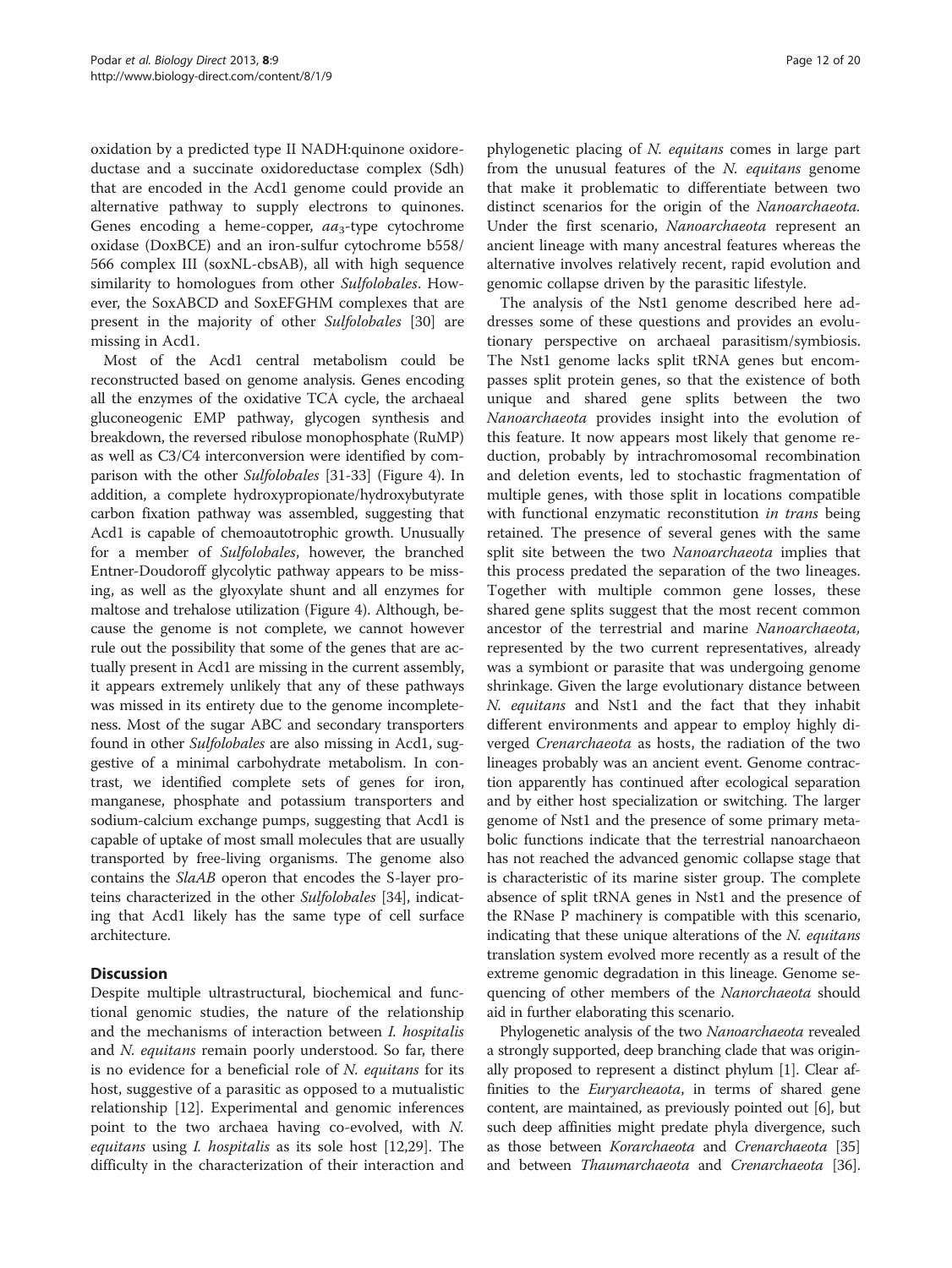Conceivably, the evolutionary driving force that led to the separation of Nanoarchaeota from the Euryarchaeota was an ancient symbiotic event, with the corollary that all members of the Nanoarcheaota could be symbionts or parasites. Similar to  $N$ . *equitans*, Nst1 apparently relies on an external source of almost all building blocks, with the probable exception of some amount of ATP and NADH that could be produced by glycolysis. The absence of an ATP synthase, while extraordinary, remains to be confirmed by genome closure. It is notable, however, that even in N. equitans, the assembly of a functional ATP synthase complex has not been yet demonstrated and remains uncertain given the absence of the genes for several subunits [[37](#page-19-0)], even though the present ones are expressed [[38](#page-19-0)].

Although a specific host-symbiont/parasite association between Acd1 and Nst1 requires formal proof by isolation and cultivation of the two organisms in the laboratory, the results presented here strongly suggest a relationship between these two organisms. The lack of readily detectable genomic and physiological complementarity between N. equitans and its host implied that N. equitans is a parasite rather than a mutualistic symbiont [[5,12](#page-18-0)[,29\]](#page-19-0). Despite the initial hypothesis that large membrane vesicles may transfer proteins and lipids from the host to  $N$ . *equitans* [[5](#page-18-0)], whole cell proteomic measurements have not found evidence of significant amounts of biosynthetic enzymes being transported from Ignicoccus to N. equitans [\[38\]](#page-19-0). The transfer of small molecules from I. hospitalis (confirmed for lipids and aminoacids [[12](#page-18-0)[,39\]](#page-19-0)) must occur therefore through membrane transporters or a specialized structure that may be present at the point of contact between the cells [\[40](#page-19-0)]. The second archaeal parasite(symbiont)-host pair described here adds further complexity to the question how these relationships are established and maintained. The membrane organization and gene content of I. hospitalis and Acd1 differ substantially. Genome analysis indicates that Acd1 is closely similar to other Sulfolobales and likely has the characteristic S-layer membrane [\[34\]](#page-19-0), distinct from the unique double membrane that is a hallmark feature of Ignicoccus [\[41\]](#page-19-0), genus so far exclusively marine. Thus, the two Nanoarchaeota might have evolved independent mechanisms to interact with their hosts and/or share common genes and structures for acquiring metabolic precursors that remain to be characterized. Although Nst1 generally resembles N. equitans in lacking readily detectable inferred functionalities that could complement functions missing in the host, a major exception is the archaellum that is encoded in the Nst1 genome but apparently not in the genome of Acd1. Cellular appendages have been observed occasionally in N. equitans [\[42](#page-19-0)] but their nature and roles are unknown, and the genome lacks recognizable archaeallum genes [[18](#page-18-0)]. The predicted Nst1 archaeallum might provide motility or attachment capabilities for the nanoarchaeon cell and

perhaps even its associated host, a possibility that remains to be explored once the cultivation of these organisms is achieved.

Despite the substantial differences in the gene repertoires and the lack of specific common trends, the two hosts of Nanoarchaea do share a prominent common trait, genome streamlining. Indeed, I. hospitalis has the smallest genome amongst Crenarchaeota, whereas the Acd1 genome, even though larger, is by far the smallest among the Sulfolobales. Reconstruction of genome evolution indicates that the reduced gene repertoire is not an ancestral feature but a derived one caused by extensive gene loss. The shrinking of functional capabilities, in particular in defense systems, might have made these organisms vulnerable to parasite infestation or conversely, the host genome shrinkage was a result of the relationship with their nanoarchaeal companions; these two possibilities are not necessarily mutually exclusive. Characterization of additional archaeal parasite/symbiont-host systems from such geochemically diverse ecosystems as marine and terrestrial thermal habitats will show how general these trends are and what evolutionary forces and mechanisms drive them.

## Conclusion

For a decade, the only specific association between two Archaea involved the ectoparasite Nanoarchaeum equitans and its marine hyperthermophile host, Ignicoccus hospitalis. N. equitans is a deep archaeal lineage, with a tiny genome, enriched in split genes, and lacking primary metabolism. We sequenced the genome of the first hyperthermophilic Nanoarchaeota from a terrestrial environment (Yellowstone National Park) and its likely archaeal host. A larger genome, fewer split genes, and existing carbohydrate metabolism indicate that nanoarchaeal symbiosis predates the divergence of terrestrial and marine lineages, and resulted in distinct gene loss and fragmentation. This second symbiotic system enhances understanding of interspecies interaction and evolution of archaea and will guide future research on characterizing the molecular and cellular mechanism involved in these archaeal symbiotic associations.

## Methods

### Environmental sample collection and analysis

Samples consisting of a mix of water and gravel sediment (T=82°C, pH=5.2-5.5) were collected from Obsidian Pool from the Mud Volcano area of Yellowstone National Park, Wyoming (USA) using glass bottles with butyl rubber stoppers with no air head space. The samples were reduced with sodium sulfide (0.02%) on site and were stored at 4°C. Sample aliquots were used for DNA extraction using a MoBio PowerSoil kit (Carlsbad, CA). The presence of Nanoarchaeota was confirmed by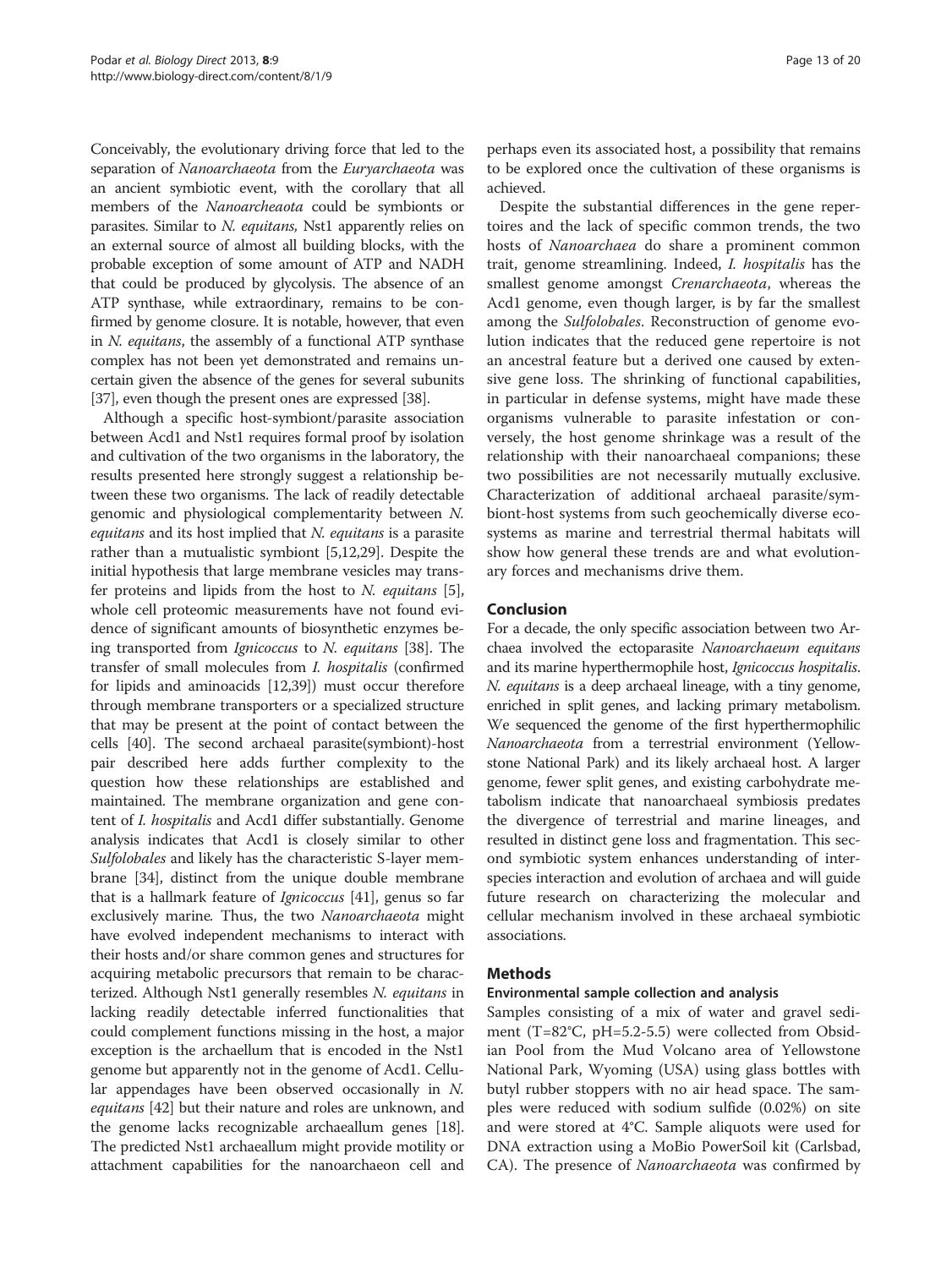specific amplification of the SSU rRNA gene with the primers 7mcF and 1511 mcR [\[7\]](#page-18-0) and Sanger sequencing and by 454 pyrosequencing of the V4 region of the SSU rRNA (9003 total archaeal sequences) as previously described [[9\]](#page-18-0).

## Immunofluorescence staining and single-cell sorting

A rabbit polyclonal antibody against N. equitans was developed using cells purified from a late stage *I.hospitalis-*N.equitans co-culture (generously provided by H. Huber, Univ. of Regensburg). The antibody was fluorescently labeled with DyLight488 or DyLight650 (Thermo Scientific, Rockford IL). To optimize the staining conditions we used fresh laboratory co-cultures of I.hospitalis-N. equitans [\[12\]](#page-18-0). Cells were sedimented by centrifugation (10 min at 8,000 g) and resuspended in 500 μl blocking buffer (5% goat serum in phosphate buffered saline) for 30 minutes. Fluorescently-labeled antibody was then added (1:100–1:500 dilution) and incubation was continued in the dark for 30 minutes. Co-staining with a different labeled rabbit antibody developed against pure I. hospitalis cells were also conducted. After centrifugation and washing three times with blocking buffer, the cells were suspended in UV-irradiated PBS and used for epifluorescence microscopy or flow cytometry. A similar procedure was also applied to Obsidian Pool environmental samples except that staining was only performed with the anti-*N.equitans* antibody and un-labeled *I.* hospitalis was added to the blocking solution  $(50 \mu g/ml)$ to minimize potential background from conserved archaeal proteins shared between Nanoarchaeota and other environmental Archaea in the Obsidian Pool.

Flow cytometry and single cell sorting were performed using a Cytopeia Influx Model 208S (Cytopeia, Seattle, WA) equipped with two lasers (488 and 641 nm). Prior to use, the sorting chamber was sterilized using the built-in germicidal UV lamp and the fluidic lines were cleaned using a 10% bleach solution followed by rinsing with sterile, DNA-free water and PBS similar to what has been previously described [[43](#page-19-0),[44](#page-19-0)]. A fluidic line cleaning was performed between each different sample to avoid cross-contamination. The sorting gates were determined using the control I. hospitalis-N. equitans and by comparing the fluorescence scatter plot intensity and distribution at different antibody dilutions when applied to the Obsidian Pool samples. Single fluorescent particles were deposited in 3 μl of DNA-free Tris–HCl 10 mM pH 8.0, 1 mM EDTA (TE) in individual wells of 96 well plates.

## Multiple displacement amplification and taxonomic analysis

The single cell-type particles were subjected to genomic multiple displacement amplification (MDA) [[45](#page-19-0)]. To

minimize the risk of contamination with exogenous DNA, all disposable plastic ware, water and reagents (except the DNA polymerase, dNTPs, DTT and the hexanucleotides) were exposed to UV for 30 minutes in a Stratalinker (Stratagene, La Jolla CA). The cells were lysed and their DNA denatured by addition of 3 μL of 0.13 M KOH, 3.3 mM EDTA, 27.7 mM DTT, heated to 95°C for 30 sec followed by cooling on ice for 10 min. 3 μL neutralization buffer (0.13 M HCl, 0.42 M Tris-Cl pH 7.0, 0.18 M Tris-Cl 8.0) was then added followed by 11 μL of MDA master mix that contained 90.9 μM random hexamers containing two phosphorothioate bonds on the 3′ end (Integrated DNA Technologies, Coralville, IA, USA), 1.09 mM dNTPs (Roche Indianapolis, IN, USA), 1.8× phi29 DNA polymerase buffer (New England BioLabs, Ipswich, MA, USA), 4 mM DTT (Roche) and 100 U phi29 DNA polymerase, purified in house (DNA polymerase clone courtesy of Dr. Paul Blainey, Stanford University) [\[46](#page-19-0)]. Amplification was conducted for 10 hrs at 30°C followed by enzyme inactivation at 80°C for 20 min.

To determine which MDA reactions yielded products and to identify their taxonomic affiliation, 1:100 dilutions of the SAG products were used for SSU rRNA gene amplification in a 96-well plate format using both Nanoarchaeota-specific primers (7mcF-1511mcR) and broad Archaea primers (excluding Nanoarchaeota)(515AF2-1492R). Control reactions were conducted using single cell-type particles isolated from a N. equitans - I. hospitalis co-culture using the antibody-based sorting approach and yielded  $\sim$ 20% Nanoarchaeota-positive SAGs. For the Obsidian Pool sample, five SAGs tested positive for Nanoarchaeota and they also yielded products when amplified with the general Archaea primers. The amplicons were sequenced bidirectionally using Sanger chemistry. The sequencing chromatograms were assembled into complete SSU rRNA genes and were analyzed using the Geneious software (Biomatters Ltd). All individual amplicons were homogeneous, with single peak chromatograms, indicative that they did not represent multiple organisms. Because for all five SAGs the SSU rRNA sequences corresponded to the same Nanoarchaeota and the same distinct associated archaeon, an uncultured Sulfolobales that is present in very low abundance in Obsidian Pool, we infered that the sorted single cell-type particles contained two organisms, the Nanoarcheota Nst1 physically attached to a cell of another species, its likely Sulfolobales Acd1 host. Based on pyrosequence data, both organisms were present at low but comparable levels in the archaeal population (2.4% Nst1 and 6% Acd1, each at >97% sequence identity to the single cell SSU rRNA data).

Phylogenetic reconstructions based on rRNA sequences were conducted by first aligning the sequences using NAST [\[47\]](#page-19-0), masking the highly variable loop regions for which positional homology could not be inferred (872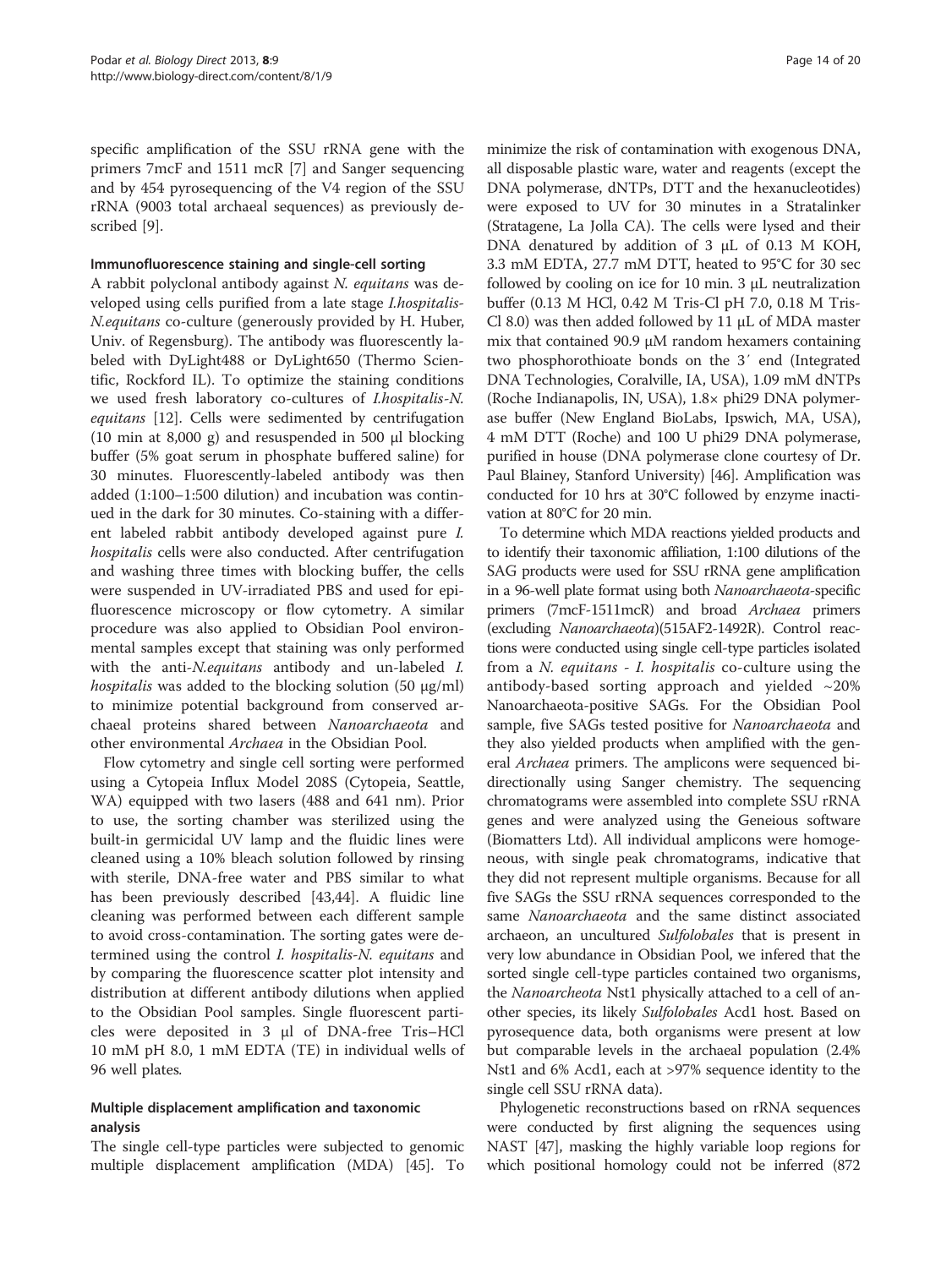nucleotide final alignment length) The most likely tree topology and bootstrap-based nodes support were calculated with MEGA5 [\[48\]](#page-19-0) under a General Time Reversible (GTR +I) model, with gamma distributed rates (6 categories) and extensive subtree-prunning-regrafting (SPR level 5) heuristic search.

## SAG sequencing and assembly

Each of the five Nanoarchaeota SAG DNAs was purified by phenol-chloroform extraction and ethanol precipitation. Approximately 2 μg of each DNA was used for generating a 300 bp fragment size library followed by paired-end sequencing using the Illumina HiSeq platform at the HudsonAlpha Institute for Biotechnology (Huntsville, Al). For each SAG we obtained 80–110 million 100 nt long reads (8–11 Gbp sequence). To reduce the uneven sequence distribution associated with MDA [[43,49,50\]](#page-19-0) and reduce the sequencing artifacts we applied a digital normalization step using the Khmer package [[51\]](#page-19-0). Reads above 30x coverage as well as singletons (likely to contain sequence errors and MDA artifacts) were removed (khmer scripts: normalize-by-median.py - C 30 -k 30; filter-abund.py). This resulted in 466–563 thousand reads for each dataset, with an average length of 99.7 nucleotides.

The first pass assembly was performed using Velvet (version 1.2.03) [[52](#page-19-0)]. For each SAG dataset we tested the effect of the hash length (k) on the output (number of contigs, total assembly size and N50/maximum contig length), with auto settings for coverage level and no scaffolding of contigs. For all datasets, k values of 59–61 gave the best results, with an average number of contigs of 142, N50 of 15.2 kb and maximum contig size of 56 kb. A compositional analysis of the contigs revealed two distinct populations, one with a median G+C% of 25% and the other of 54% (Additional file [1](#page-15-0), A). A sliding window tetranucleotide frequency analysis using a Java program (KmerFrequencies.jar implemented for metagenomic data binning in the JGI IMG-MER platform [[53](#page-19-0)] also separated the two populations of contigs (Additional file [1](#page-15-0), B). To improve the assembly, resolve the Nst1 and Acd1 genomes and correct artifacts we combined several approaches. Gene prediction and preliminary annotation was performed both in IMG-MER and RAST [\[54](#page-19-0)]. Blast tables were generated using the CLC Genomics Workbench (CLCBio.com) to analyze the taxonomic distribution of hits for each gene from each contig. The five SAGs Velvet assemblies were then merged and co-assembled using the *de novo* assembly algorithm implemented in Geneious (Biomatters Ltd, Auckland NZ). Annotation information was used to analyze the gene syntheny between the contigs across SAGs, separate the two genomic data sets and identify and correct assembly artifacts (primarily inversions and

duplications at the end of contigs due to repetitive regions). To confirm and correct such errors we performed PCR and Sanger sequencing using both SAGs DNA and original environmental sample DNA. Further gap closing was achieved by gap PCR and sequencing using combinations of primers developed for the ends of each contig and contig end extension by remapping of Illumina reads in Geneious. Several small contigs (<1% of the data) were removed as they either represented likely contamination (human and bacteria DNA) based on composition and taxonomic blast hits. The final dataset (7 contigs for Nst1 and 8 contigs for Acd1) was subjected again to tetranucleotide frequency analysis in comparison to the genomes of N. equitans and I. hospitalis. Because the Nst1 and Acd1 draft genomes combine the genetic information from five separate cells isolated from the environment and also include metagenomic sequence generated during contig walking and gap closing they represent pangenomic assemblies for the two uncultured organisms present in the Obsidian Pool. While we identified the presence of nucleotide polymorphisms, primarily synonymous substitutions, the limited overlapping data and the few number of SAGs precluded an in-depth analysis of the natural variation present in the natural population. The final gene calls and annotations used the IMG\_MER [\[53\]](#page-19-0) and RAST systems and were further curated and updated based on the arCOG information [[13](#page-18-0),[14](#page-18-0)]. In addition to the automated gene prediction from IMG and RAST we performed local searches for additional RNA genes. Both tRNAScan-SE [\[55\]](#page-19-0) and SPLITS [\[56\]](#page-19-0) were used to search for additional tRNAs and potential non-contiguous split tRNA genes. Infernal v1.0.2 [[57\]](#page-19-0) was used to search for RNase P RNA genes using the standard archaeal covarion model. RNA secondary structures were predicted using Mfold [[58\]](#page-19-0). Small regulatory RNAs were predicted using Snoscan (v0.9b) [\[59](#page-19-0)]. The annotated genomic datasets are available in IMG ([http://img.jgi.](http://img.jgi.doe.gov) [doe.gov\)](http://img.jgi.doe.gov). The Whole Genome Shotgun projects have been deposited at DDBJ/EMBL/GenBank under the accession APJZ00000000 (PRJNA189432) and APJY0000 0000 (PRJNA189433).

### Comparative genomic and phylogenetic analyses

Nst1 and Acd1 proteins were assigned to arCOGs using the updated archaeal Clusters of Orthologous Groups database (arCOGs) [[13,14\]](#page-18-0), which contains 120 archaeal genomes. To calculate the frequency of paralogs in archaeal genomes, blastclust analysis was performed using the translated coding sequences and varying similarity threshold for sequence clustering.

Protein sequences were aligned using MUSCLE [\[60](#page-19-0)]. The PSI-BLAST program [[61](#page-19-0)] was used to perform iterative sequence similarity search in the non-redundant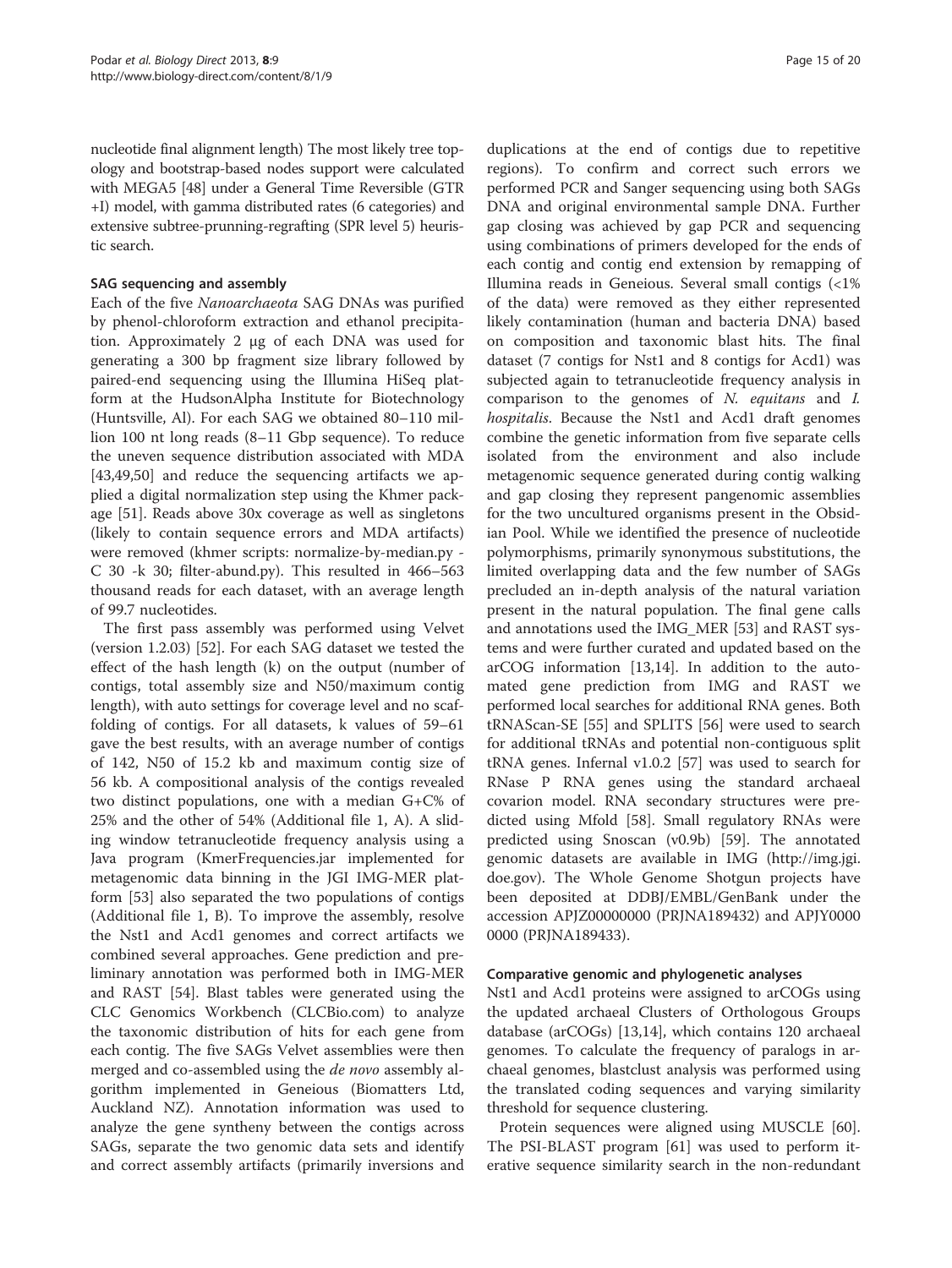<span id="page-15-0"></span>protein sequence database at NCBI (NIH, Bethesda). Positions with more than 50% of gaps and/or homogeneity <0.1 were removed from the alignment for phylogenetic analysis [[62](#page-19-0)]. Approximate maximum likelihood phylogenetic trees were reconstructed with FastTree [\[63,64\]](#page-19-0). To compare evolutionary models we used ProtTest [[65](#page-19-0)] and the optimal model and parameters were applied to reconstruct maximum likelihood phylogenetic trees using RAxML [\[66](#page-19-0)].

The Count software was used to infer gene gains and losses on the branches of the 120 archaea species tree from the matrix of phyletic patterns (containing a presence/absence information for each genome in an arCOG) by the likelihood maximization method based on a phylogenetic birth-and-death model [\[67\]](#page-19-0). The phylogenetic tree based on concatenated r-proteins was used as the guide topology. Then, Nst1 and Acd1 were placed in this tree; maximum parsimony was employed to infer gene gain and loss for these two species relying on the previously inferred states at ancestral tree nodes.

### Genome size estimate calculation

To estimate the completeness of Nst1 and Acd1 genomes using gene families that are likely ubiquitous in Archaea we applied the same rationale as in [[15](#page-18-0)]. Let us consider F protein families that we expect to be present in the Nst1 and Acd1 genomes (e.g. we expect all 138 gene families found in each closed archaeal genomes to be also present in all new genomes). Suppose that the sequenced part of a new genome contains  $N$  predicted genes that include members of  $f$  families from the universal set. Assuming that all genes are equally and independently likely to be present in the sequenced part of the genome, we estimate the completeness of the sequence as  $p = f/F$ ; the complete genome is expected to contain  $N' = N/p = NF/f$  genes.

Although  $N'$  gives the most likely estimate, the actual number can be larger or smaller due to sampling fluctuations because the completeness  $p$  is estimated from a subset of genes. Let us consider how much we expect the estimated  $p$  to deviate from the "true" measure of completeness p'.

Suppose that  $p' \geq p$  (i.e. p underestimates p'). In this case, we expect to find  $f^* \geq f$  families from the ubiquitous set. Assuming random independent sampling of families, the probability to sample  $f$  or less families out of F possible is  $P^+ = \sum_{i=0}^f bin(p^+, i, F)$  where  $bin(p^+, i, F)$  $i, F$ ) is the binomial probability to get i successes out of F trials with the probability of success in a single trial  $p^+$ . We can find numerically such  $p^+ \geq p$  that  $P^+ = \alpha$  where α is the desired significance level (e.g. by setting α = 0.05 we are 95% confident that  $p' \leq p^+$ ). Likewise, for  $p' \leq p$ , the expected number of sampled families is  $f \leq f$  and the probability to sample  $f$  or more families out of  $F$ 

possible is  $P^- = \sum_{i=f}^{F} bin(p^-, i, F)$ . Finding such  $p^- \leq$ p that  $P = \alpha$  we obtain the lower estimate for  $p' (p' \ge p')$ with confidence 1-α. The 1-α confidence interval for the genome size estimate is  $[N/p^+, N/p^+]$ .

The remaining issue is the choice of the  $F$  protein families that are likely to be present in the genome for which the estimate is produced. Obviously, the larger  $F$ , the more precise is the estimate for  $p$ , and the tighter the confidence interval for the total genome size estimate. Nevertheless, it stands to reason to use only such families that are represented by a single ortholog in all genomes. For this set, the plausible assumption of random independent sampling of genes translates directly to the random independent sampling of families. Families with multiple paralogs are, technically, not equally likely to be present in a random sample of genes, and this depends on the unknown distribution of paralogous family sizes.

For the purpose of this study, we chose to use the largest possible set (ubiquitous archaeal families for Nst1 and ubiquitous crenarchaeal families for Acd1) regardless of the number of paralogs found in other species. The reason for this is two-fold. First, both species are relatively poor in lineage-specific gene family expansions, making the impact of paralogy less important. Second, due to the nature of sequencing and assembling shotgun metagenomic and SAG reads into contigs, the assumption of random independent sampling of genes is questionable (when reads are missing for a particular gene, the contig is disrupted and neighboring genes are also less likely to appear in the final gene set). The resulting estimation for Nst1 genome points to at least 91% genomic completeness, with 692 to 761 genes for the full gene complement (at 95% confidence). For Acd1, the assembly is estimated to be 99% complete, with the 95% confidence interval of 1696 to 1730 genes.

## Additional files

[Additional file 1:](http://www.biomedcentral.com/content/supplementary/1745-6150-8-9-S1.pdf) Presents the GC content distribution in the first pass assembly of the Illumina reads and a principal coordinates projection of the tetranucleotide frequency distribution in those contigs. [Additional file 2:](http://www.biomedcentral.com/content/supplementary/1745-6150-8-9-S2.pdf) Is a table containing gene annotation information for Nst1 and Acd1.

[Additional file 3:](http://www.biomedcentral.com/content/supplementary/1745-6150-8-9-S3.pdf) Shows maximum likelihood phylogenetic trees of the Archaea based on concatenated ribosomal protein gene sequences and RNA polymerase subunits from all the completely sequenced genomes.

[Additional file 4:](http://www.biomedcentral.com/content/supplementary/1745-6150-8-9-S4.pdf) Shows a maximum likelihood phylogeny of archaeal lysyl-tRNA synthetases of class II (arCOG00408).

[Additional file 5:](http://www.biomedcentral.com/content/supplementary/1745-6150-8-9-S5.pdf) Shows maximum likelihood phylogenies of archaeal FlaH archaellum and 3-dehydroquinate dehydratase (AroD, arCOG2097) proteins.

[Additional file 6:](http://www.biomedcentral.com/content/supplementary/1745-6150-8-9-S6.pdf) Lists the arCOGs present in both N. equitans and Nst1.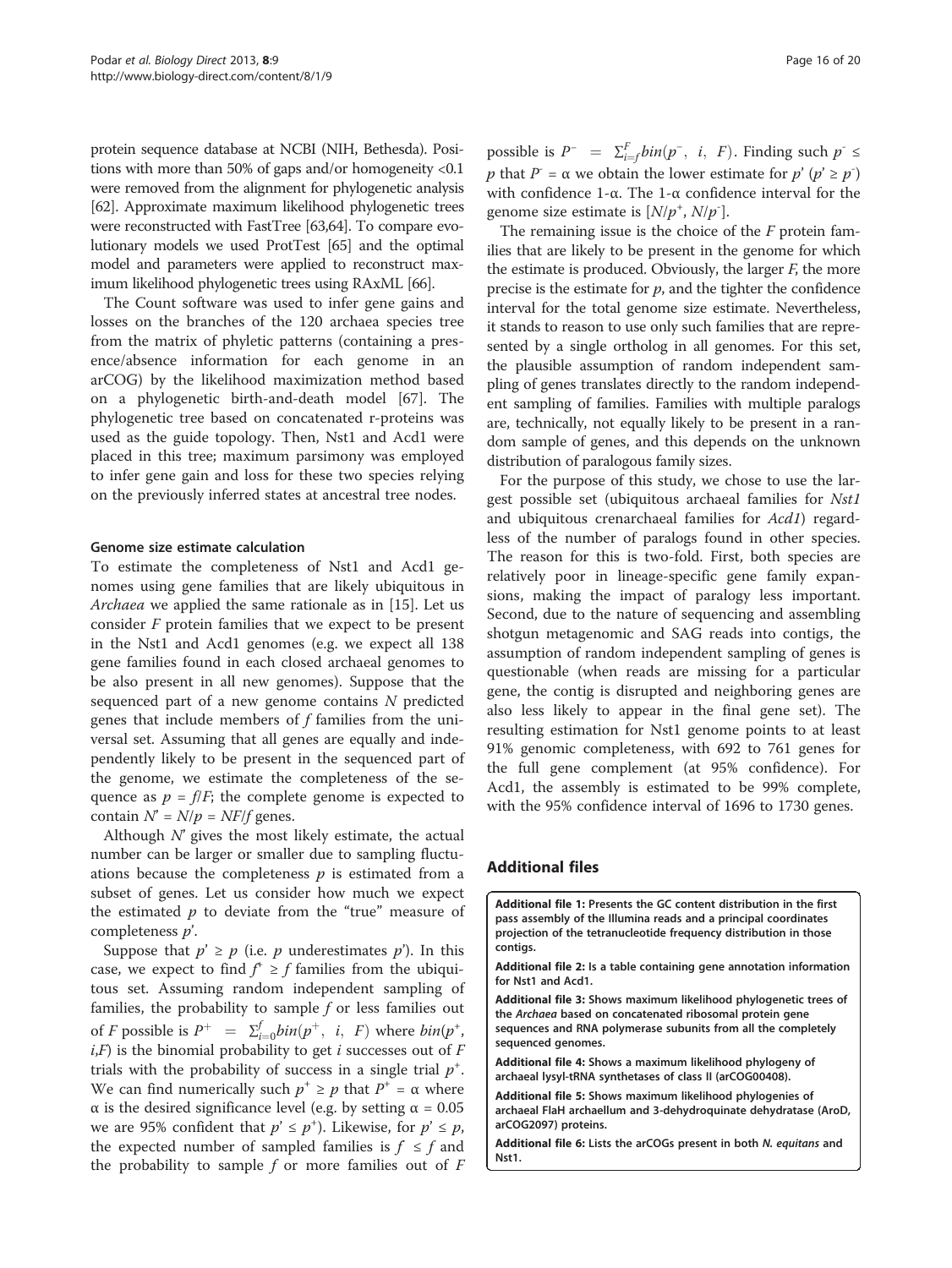#### <span id="page-16-0"></span>[Additional file 7:](http://www.biomedcentral.com/content/supplementary/1745-6150-8-9-S7.pdf) Lists the gene gain and loss in Nanoarchaeota and in Sulfolobales based on arCOG classification.

#### Abbreviations

SSU rRNA: Small subunit ribosomal RNA; MDA: Multiple displacement amplification; SAG: Single-cell amplified genome; G+C content: Percent of guanine plus cytidine nucleotides in DNA sequence; arCOG: Archaeal cluster of orthologous genes.

#### Competing interests

The authors declare that they have no competing interests.

#### Authors' contributions

MP, EK and ALR designed the study. MP performed the experiments. MP, KM, DG, YW and EK analyzed the data. MP, KM, DG, YF, EK and ALR wrote the manuscript. All authors read and approved the final manuscript.

#### Reviewers' comments

#### Reviewer 1: Patrick Forterre, Institut Pasteur

The paper by Podar and co-workers describes the discovery, by single cell isolation, of a second nanoarchaeon, called Nst1, ten years after description of the first one, Nanoarchaeum equitans. This was a long awaited discovery, considering the interest of these unusual microbes and the long-standing controversy about their nature, origin and position in the archaeal phylogenetic tree. Importantly, this second nanoarchaeon (terrestrial) is only distantly related to the first one (marine) in term of genome sequence. Furthermore, whereas the host of N. equitans, Ignicoccus hospitalis is a Thermoproteales, the host of N. Nst1 is a deeply branching Sulfolobales. This allows the authors to obtain very interesting and important information about the origin and evolution of Nanoarchaea. Their analysis, especially the comparison of split genes in both species, confirm that Nanoarchaea are not the most primitive archaeon, as it has been sometimes suggested, but highly derived organisms that evolved by reduction from free-living ancestors with larger genomes and non split genes. The phylogenetic analyses also confirm the close relationships between Nanoarchaea and other Euryarchaeota, "Nanoarchaeota" emerging at the base of this phylum. This lets open the possibility to consider Nanoarchaea as members of a specific phylum, Nanoarchaeota, or as bona fide Euryarchaeota. In fact, there is still some confusion in the literature on this point, and the authors use the term Nanoarchaeota in that paper suggesting that they favour the phylum status for this group. It was originally proposed that Nanoarchaea represent an entire new phylum, based on rRNA tree in which they branched between Crenarchaeota and Euryarchaeota [\[1](#page-18-0)]. The same result was obtained later on with ribosomal protein phylogenies [[6](#page-18-0)]. However, careful analyses shown that Nanoarchaea are more likely bona fide Euryarchaeota distantly but specifically related to Thermococcales. Single ribosomal protein phylogenies revealed that the intermediate position of N.equitans in the ribosomal protein tree (between Crenarchaeota and Euryarchaeota) was also due to the existence of a several ribosomal proteins with crenarchaeal affinity, especially in the large ribosomal subunit [[6\]](#page-18-0). Does this observation hold on with this new genome? This should be an interesting point to test. The authors also obtained a basal position for Nanoarchaea in an RNA polymerase tree. However, it has been previously shown that the archaeal RNA polymerase tree is prone to long-branch attraction artifact [[68\]](#page-19-0). In particular, this explains the basal position of Methanopyrus kandleri, whose RNA polymerase exhibit a high evolutionary rate, both in previously published RNA polymerase trees and in the Figure [3](#page-4-0) of the supplementary (where it branch together with Nanoarchaea and Korarchaeota). Importantly, the clustering of Nanoarchaea and Thermococcales was also suggested by a strong synapomorphy, the presence of bacterial like RumA-type tRNA(uracil-54,C5)-methyltransferases whose genes having been probably acquired via a single horizontal gene transfer from a bacterial donor to the common ancestor of Thermococcales and Nanoarchaea (PAB0719 and PAB0760 in Pyrococcus abyssi) [[69\]](#page-19-0). It would be interesting to know if these genes are also present in the new nanoarchaeon. More generally, is it possible for the authors to find or not in this new genome additional evidence for distant but specific relationships between Nanoarchaea and Thermococcales?

Response: In this paper we use the term Nanoarchaeota inasmuch as it is by now widely accepted including in the NCBI taxonomy and J.P. Euzéby's list of prokaryotic names. In itself this conventional usage is not intended to express our support of the phylum status of nanoarchaea. That noted, we see no evidence against such taxonomy. As we point out, on the weight of the combined evidence from phylogenetic analysis and, perhaps more important, gene content analysis, we are inclined to consider Nanoarchaeota a highly divergent sister group of Euryarchaeota. This does not invalidate Nanoarchaeota as a phylum. The probable affiliation of Korarchaeota and Thaumarchaeota with Crenarchaeota in the 'TACK' superphylum potentially reflects a similar special relationship between these archaeal phyla but does not invalidate the phylum status of either of them. Certainly, specific affiliation of the nanoarchaea with the Thermococcales would have been a different matter. However, we did not obtain any clear evidence of such a connection. It is not supported by any of the phylogenies that we examined, and with regard to the proposed comparison of trees for individual rproteins, we believe that this is a complicated and risky exercise given the small size and different amino acid composition biases of these proteins. A majority of tRNA-modifying enzymes encoded by the two nanoarchaeal genomes are most similar to homologs in the Thermococcales, including the RumA-type tRNA (uracil-54,C5)-methyltransferase that is present in both nanoarchaeal genomes. However, this rumA homolog is the only gene shared exclusively with Thermococcales, and it is not necessarily a synapomorphy –it could be a symplesiomorphy or a case of horizontal gene transfer. Both nanoarchaea, for example, encode the rRNA (guanine(1405)-N(7))-methyltransferase that is not present in any other archaeal genomes but is shared with Bacteria instead We do not believe that this homoplasy should be interpreted as evidence that Nanoarachaea have a close affiliation with bacteria.

We certainly cannot rule out at this time that the (near)basal position of the Nanoarchaeota in the archaeal tree is due to the long branch at the base of this group. However, we believe that a comprehensive phylogenomic analysis that is required to clarify the evolutionary history of this unusual group of Archaea is beyond the scope of the present paper. Furthermore, this analysis critically depends on a representative genome collection and has a much greater chance to succeed when additional genomes of nanoarchaea, perhaps less advanced along the route to the parasitic life style than the two current ones, become available.

#### Reviewer 2: Bettina Siebers, Universität Duisburg-Essen (Nominated by Michael Galperin)

In their article "Insights into archaeal evolution and symbiosis from the genomes of a Nanoarchaeon and its crenarchaeal host from Yellowstone National Park" the authors Podar et al. report the exciting finding of a new terrestrial member of the Nanoarchaeota (Nst1) associated to a novel crenarchaeal host (Acd1), a member of the Sulfolobales. Using a labeled antibody against Nanoarchaeum equitans, flow cytometry as well as genomic amplification the authors were able to unravel most of the genome sequence of Nst1 (ca. 91%) as well as Acd1 (ca. 92%).

Detailed bioinformatics/phylogenetic analysis were performed and revealed for Nst1 compared to N. equitans in accordance with its larger genome size some interesting additional metabolic and cellular features like the presence of gluconeogenesis and a complete set of genes encoding proteins of the archaellum. In addition with the increased genome size also the number of split genes decreased in Nst1 compared to N. equitans. However, despite this increased complexity Nst1 still misses essential biosynthetic properties reflecting its symbiotic/parasitic life style. Phylogenetic analysis using ribosomal sequences propose that Nst1 is a member of a distinct family within the Nanoarchaeota, which form a distinct deep branching taxon within the Archaea. Phylogenetic/ bioinformatics analysis of the inferred host Acd1 point to a significantly streamlined genome compared to other members of the Sulfolobales. Intriguingly, the genome reconstruction points to an autotrophic life style of Acd1 (e.g. hydroxypropionate/hydroxybutyrate cycle for CO2 fixation, TCA cycle, gluconeogenesis, glycogen synthesis) with significantly reduced carbohydrate metabolism (e.g. homologs for the glycolytic branched ED pathway, glyoxylate shunt, two terminal oxidases are missing; reduced number of ABC transporters). In contrast to Nst1 no genes encoding the archaellum were identified.

In summary the finding of this new terrestrial symbiotic/parasitic couple offers exciting possibilities for future research in order to unravel the enigmatic relationship of Nanoarchaeota to their hosts.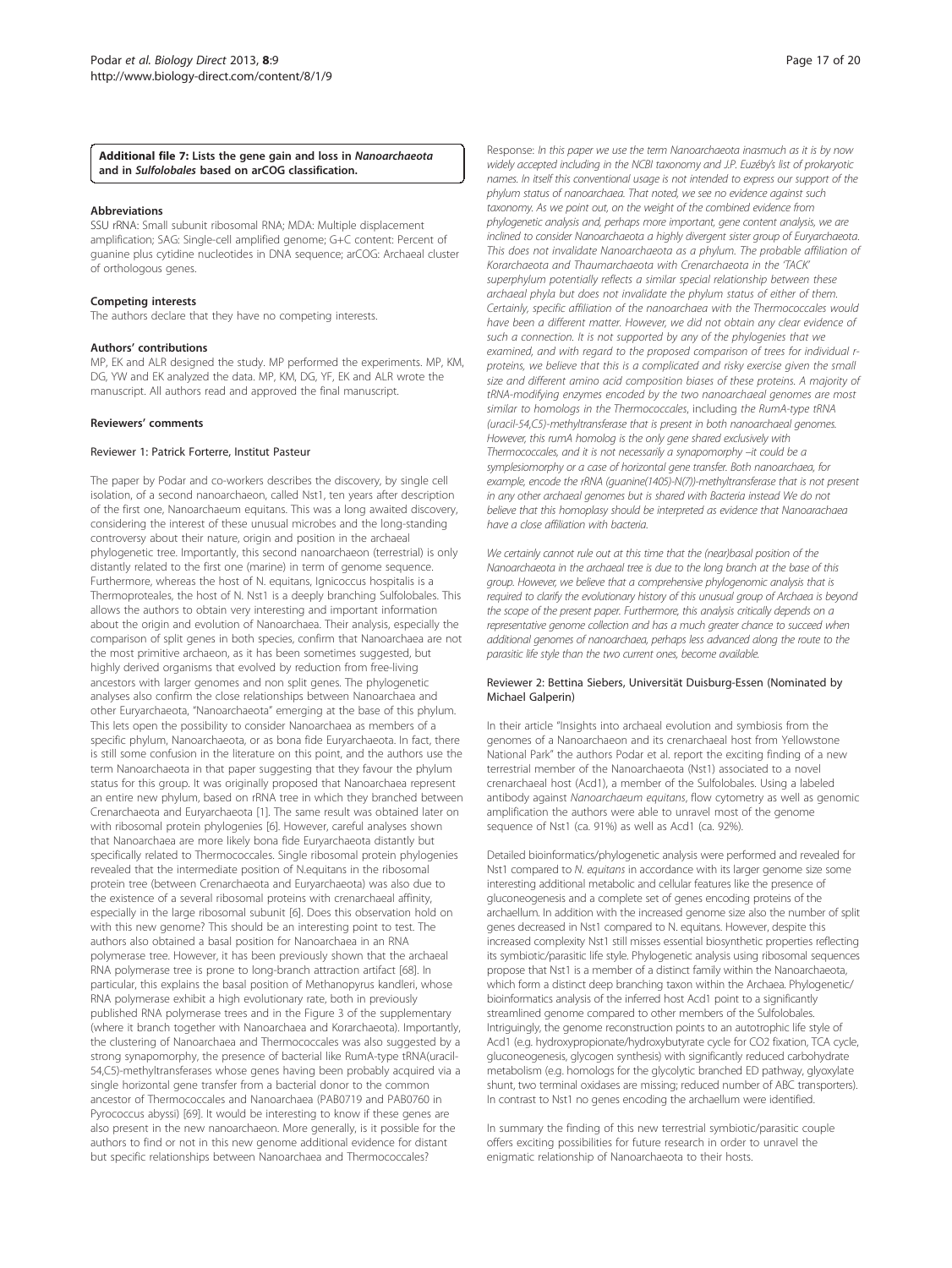The manuscript is very well written and all important information is given in the manuscript or in the Additional files, therefore I have only few minor points that the authors may want to consider.

(1) When the authors discuss the inferred physiological features I would suggest to mention again briefly that the genome is not complete and therefore some genes/features might be missed.

Response: We reiterated that in discussing the Acd1 inferred physiology, as suggested, but also indicate that loss of entire pathways due to the genome incompleteness is unlikely.

(2) Paragraph "physiological features of Nst1 (line 10)" what kind of "glycosyltransferase system" are the authors referring to, please specify. May be it would be worth mentioning the Nst1 seems to harbor no pathways for pentose generation (Figure [4\)](#page-5-0). Did the authors analyze for homologs of the classical pentose phosphate pathway (i.e. oxidative/non-oxidative part) as well as the reversed ribulose monophosphate pathway (depicted in Figure [4\)](#page-5-0).

Response: In the subsequent paragraph, we list several enzymes involved in nucleotide sugar activation and glycosyltransfer reactions. The Nst1 genome encodes a number of predicted glycosyltransferases with ambiguous specificity; see, for example, the cluster of genes Nst1\_523-525. Dolichol phosphates appear to be common carbohydrate carriers for archaeal post-translational protein modification, but additional biochemical research will be required to determine the specificity of divergent homologs of STT3 and dolichyl-phosphate mannose protein mannosyltransferases, as well as a putative pathway for nucleotide-activated 6-deoxyhexose biosynthesis –all predicted in Nst1.

We did not identify enzymes of the pentose phosphate pathway in Nst1. Due to the incomplete genome sequence and the overwhelming number of genes and pathways "missing" from Nst1, we have only commented on pathways missing from one nanoarchaeon but present in the other.

(3) May be it would be interesting to add a list of Sulfolobales signature genes (absent & present) in Acd1 as Additional files in addition to gain and losses (Acd1/Acd1 and other Sulfolobales) in Additional file [7](#page-16-0).

Response: We added a table of absence and presence of Sulfolobales ancestral genes in Acd1 (Additional file [7\)](#page-16-0).

#### Reviewer 3: Purification Lopez-Garcia, Universite Paris Sud

This manuscript presents the analysis of the nearly complete genomes of two archaea potentially involved in a co-specific symbiotic relationship related, respectively, to Nanoarchaeum and to the Sulfolobales (Crenarchaeota). The genomes of the two organisms were assembled from 5 different single-amplified genomes (SAGs) from fluorescently labeled cellsorted cells (using fluorescently labeled antibodies against Nanoarchaeum equitans). Based on the observed number of expected genes, the genomes are estimated to be >90% complete. This work is important because it provides a second example of a highly reduced nanoarchaeal genome (although less than the so far only available sequence of N. equitans). Comparative genomic analysis provides an interesting insight on the evolutionary process of genome reduction accompanying obligatory symbioses. It also provides information about the metabolic pathways present in each of the two symbiotic partners, although it is not possible to make firm conclusions about missing functions when the genomes are not fully sequenced, especially when the number of genes involved in such functions is small and/or those genes organize in operons.

Despite the interest of this genomic analysis, I have a major concern with the phylogenetic analyses shown and their interpretation. The authors present two alternative hypotheses for the placement of Nanoarchaeota and say that their new phylogenetic analyses including the new Nst1 sequences allow distinguishing between the two. The first hypothesis places the Nanoarchaeota in a basal position in the archaeal tree; the lineage would have then retained ancestral features. The second hypothesis places the Nanoarchaeota within the Euryarchaeota, being likely related to the Thermococcales; in this case, relatively recent, rapid evolution linked to the parasitic lifestyle would have led to genome collapse (1st paragraph, page

14 in the ms). However, first, I have the impression that, from the beginning, the authors are not neutral and favor an a priori basal Nanoarchaeum position, as they state in page 5 prior to the description of their phylogenetic results: "Because Nanoarchaeota form a deep archaeal branch…". And second, such a basal position cannot be deduced from their analyses to the exclusion of a euryarchaeotal affiliation because:

1) Most phylogenetic trees presented in the manuscript show a monophyletic grouping of the Nanoarchaeota and the Euryarchaeota. This is the case in the maximum likelihood phylogenetic tree of concatenated ribosomal proteins in Figure [3,](#page-4-0) where the two nanoarchaeota form a monophyletic group with the Euryarchaeota with 100% bootstrap value. This relationship can be even seen in the phylogenetic analysis based on SSU rRNA genes only (Figure [1\)](#page-2-0), where several nanoarchaeota sequences form a monophyletic group (98% bootstrap for both ML and neighbor joining analyses) with the only euryarchaeotal sequence (Pyrococcus furiosus) included in the tree. I would be curious to see what happens when a more balanced and representative taxon sampling, including more euryarchaeotal SSU rRNA sequences is included in the analysis.

Response: We made a new SSU rRNA tree that includes most of the taxa used in the construction of the r-proteins tree. Some of the major nodes have poor support, regardless of the phylogenetic method or software used and place Methanopyrus as a basal lineage in Euryarchaeota, a result that has been previously observed and discussed [\[68](#page-19-0)].

2) The monophyly of Nanoarchaeota and Euryarchaeota is retrieved in most of the trees presented even if the phylogenetic analyses may be affected by a long-branch attraction artifact due to i) the acceleration of the evolutionary rate experienced by the genes of the symbiotic/parasitic nanoarchaeota and ii) the extreme low GC content bias (24% GC). Since the authors demonstrate that a genome reduction process accompanied by gene splitting and an increasing low GC content (typical of symbiont/parasite fastevolving genomes) is ongoing in these nanoarchaeota, the reasonable null hypothesis in this case would be that these archaea are displaced towards the base of the archaeal tree by a long-branch attraction artifact (LBA). To truly discriminate between the two hypotheses, analyses tending to eliminate potential LBA, such as the use of sequence evolution models that accommodate better differences in evolutionary rates (e.g. CAT), the progressive elimination of fast-evolving sites from their analyses or amino acid recoding would be needed.

3) The gene content of the nanoarchaeotal genomes would reinforce a euryarchaeotal position, as the authors suggest at a given point. In this sense, it would be interesting to show a parsimony gene loss/gain analysis not (or not only) from the last universal archaeal ancestor but most of all from the last common euryarchaeotal ancestor.

Given the nanoarchaeal-euryarchaeal monophyletic signal already observed in many of the phylogenetic trees shown and the euryarchaeota-like gene content of their genomes, the most parsimonious hypothesis would be that the Nanoarchaeota are reduced, fast evolving euryarchaeota. Whether they are specifically related to the Thermococcales or to any of the several nonmethanogenic euryarchaeotal lineages for which genome sequences are not available remain unresolved.

Response: There seems to be a degree of misunderstanding involved here. We indicate in the article that "This observation [on the existence of 17 genes that are shared by Nanoarchaeota and most of the Euryarchaoeta to the exclusion of Crenarchaeota] complements the results of phylogenetic analyses and is best compatible with a common ancestry of Nanoarchaeota and Euryarchaeota." We also agree with the reviewer that beyond the likely euryarchaeal affiliation, there is no evidence of a more specific affinity with Thermococcales or any other euryarchaeal branch (see also the response to Patrick Forterre's review). Nowhere in the manuscript do we claim support for a basal position of the Nanoarchaeota among the Archaea let alone the retention of ancestral features in the Nanoarchaeota. Quite the contrary, we emphasize in the Abstract: "These findings imply that, rather than representing ancestral characters, the extremely compact genomes and multiple split genes of Nanoarchaeota are derived characters associated with their symbiotic or parasitic lifestyle." The phrase "deep branch" that we use does not imply "basal branch", it simply means that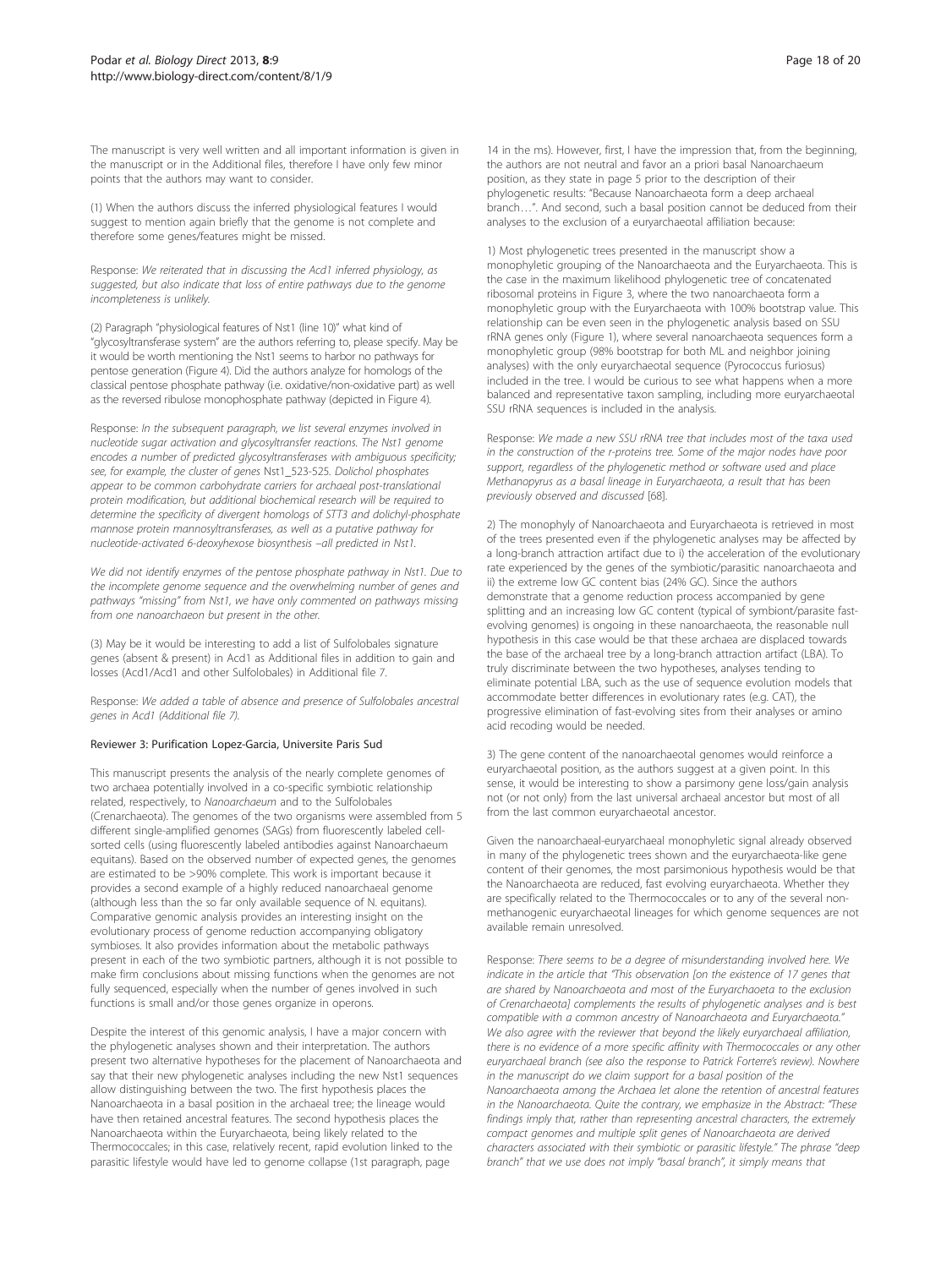<span id="page-18-0"></span>Nanoarchaeota do not belong to any of the specific groups of the archaea below the phylum level. Thus, to the best of our understanding, there is no substantial disagreement between our statements in the article and the reviewer's position on the evolution of the Nanoarchaeota.

#### Other comments/questions:

- Can the authors rule out the possibility of (partial) chimeric assembly during the amplification, SAG and metagenomic sequencing and assembly process? This might be particularly important when considering the potential acquisition of genes by horizontal gene transfer, especially when close homologs are not present in Nanoarchaeum equitans.

Response: We assume that the reviewer refers here to the potential chimeric assembly between reads of Nst1 and Acd1. This is indeed an important question in the assembly of multi-genomes datasets. Because the two genomes have such a large difference in nucleotide composition (both G+C% and tetranucleotide composition), we are quite certain such chimeric assemblies did not occur and we did not see any evidence based on operon structure that genes belonging to either Nst1 or Acd1 were inserted in the other's assembly. That being said, the definitive answer will come with the isolation and complete sequencing of the two organisms' genomes.

- Specify whether ambiguously aligned positions were removed and provide the number of non-ambiguously aligned positions used for each tree in the figure legends and/or methods.

Response: Such information is included in the revision.

- Please, check the use of capital letters and italics for Latin nomenclature only (not for vernacular names such as "nanoarchaeon"). Use italics only for genera and species names in phylogenetic trees.

Response: the usage was made consistent to the best of our understanding.

#### Acknowledgements

This research was supported by grants from the National Science Foundation (DEB1134877, ALR, MP), from the U.S. Department of Energy, Office of Biological and Environmental Research (DE-SC0006654, MP) and by the Laboratory Directed Research and Development Program of Oak Ridge National Laboratory (ORNL)(MP and DEG). ORNL is managed by UT-Battelle, LLC, for the U.S. Department of Energy under contract DE-AC05-00OR22725. KSM, YF and EVK are supported by the Intramural Research Program of the National Institutes of Health, National Library of Medicine. We thank Steven Allman for flow cytometry cell sorting, members of the MP and ALR labs for technical and bioinformatics support, Kostas Mavrommatis (Joint Genome Institute) for help with kmer frequency analysis, John Spouge (NCBI) for advice on estimation of genome size and Bettina Siebers for suggestions on the metabolic reconstructions. Special thanks go to the Yellowstone National Park Service for coordinating and allowing sampling under permit YELL-2008 -SCI-5714 and to Prof. Karl O. Stetter for advice and his enthusiastic support of Nanoarchaeota research.

#### Author details

<sup>1</sup> Biosciences Division, Oak Ridge National Laboratory, Oak Ridge, TN 37830, USA. <sup>2</sup>Department of Microbiology, University of Tennessee, Knoxville, TN 37996, USA. <sup>3</sup>National Center for Biotechnology Information, National Library of Medicine, National Institutes of Health, Bethesda, MD 20894, USA. 4 Department of Biology, Portland State University, Portland, OR 97207, USA.

#### Received: 9 January 2013 Accepted: 17 April 2013 Published: 22 April 2013

#### References

- 1. Huber H, Hohn MJ, Rachel R, Fuchs T, Wimmer VC, Stetter KO: A new phylum of Archaea represented by a nanosized hyperthermophilic symbiont. Nature 2002, 417:63–67.
- Paper W, Jahn U, Hohn MJ, Kronner M, Nather DJ, Burghardt T, Rachel R, Stetter KO, Huber H: Ignicoccus hospitalis sp. nov., the host of 'Nanoarchaeum equitans'. Int J Syst Evol Microbiol 2007, 57:803-808.
- 3. Randau L, Munch R, Hohn MJ, Jahn D, Soll D: Nanoarchaeum equitans creates functional tRNAs from separate genes for their 5′- and 3′-halves. Nature 2005, 433:537–541.
- Di Giulio M: Formal proof that the split genes of tRNAs of Nanoarchaeum equitans are an ancestral character. J Mol Evol 2009, 69:505–511.
- 5. Waters E, Hohn MJ, Ahel I, Graham DE, Adams MD, Barnstead M, Beeson KY Bibbs L, Bolanos R, Keller M, et al: The genome of Nanoarchaeum equitans: insights into early archaeal evolution and derived parasitism. Proc Natl Acad Sci U S A 2003, 100:12984–12988.
- 6. Brochier C, Gribaldo S, Zivanovic Y, Confalonieri F, Forterre P: Nanoarchaea: representatives of a novel archaeal phylum or a fast-evolving euryarchaeal lineage related to Thermococcales? Genome Biol 2005, 6:R42.
- 7. Hohn MJ, Hedlund BP, Huber H: Detection of 16S rDNA sequences representing the novel phylum "Nanoarchaeota": indication for a wide distribution in high temperature biotopes. Syst Appl Microbiol 2002, 25:551–554.
- 8. Casanueva A, Galada N, Baker GC, Grant WD, Heaphy S, Jones B, Yanhe M, Ventosa A, Blamey J, Cowan DA: Nanoarchaeal 16S rRNA gene sequences are widely dispersed in hyperthermophilic and mesophilic halophilic environments. Extremophiles 2008, 12:651–656.
- 9. Flores GE, Campbell JH, Kirshtein JD, Meneghin J, Podar M, Steinberg JI, Seewald JS, Tivey MK, Voytek MA, Yang ZK, Reysenbach A-L: Microbial community structure of hydrothermal deposits from geochemically different vent fields along the Mid-Atlantic Ridge. Environ Microbiol 2011, 13:2158–2171.
- 10. Flores GE, Shakya M, Meneghin J, Yang ZK, Seewald JS, Geoff Wheat C, Podar M, Reysenbach AL: Inter-field variability in the microbial communities of hydrothermal vent deposits from a back-arc basin. Geobiology 2012, 10:333-346.
- 11. McCliment EA, Voglesonger KM, O'Day PA, Dunn EE, Holloway JR, Cary SC: Colonization of nascent, deep-sea hydrothermal vents by a novel Archaeal and Nanoarchaeal assemblage. Environ Microbiol 2006, 8:114–125.
- 12. Jahn U, Gallenberger M, Paper W, Junglas B, Eisenreich W, Stetter KO, Rachel R, Huber H: Nanoarchaeum equitans and Ignicoccus hospitalis: new insights into a unique, intimate association of two archaea. J Bacteriol 2008, 190:1743–1750.
- 13. Makarova KS, Sorokin AV, Novichkov PS, Wolf YI, Koonin EV: Clusters of orthologous genes for 41 archaeal genomes and implications for evolutionary genomics of archaea. Biol Direct 2007, 2:33.
- 14. Wolf YI, Makarova KS, Yutin N, Koonin EV: The updated clusters of orthologous genes for Archaea: a complex ancestor of the Archaea and the byways of horizontal gene transfer. Biol Direct 2012. in press.
- 15. Raes J, Korbel JO, Lercher MJ, von Mering C, Bork P: Prediction of effective genome size in metagenomic samples. Genome Biol 2007, 8:R10.
- 16. Yutin N, Puigbo P, Koonin EV, Wolf YI: Phylogenomics of prokaryotic ribosomal proteins. PLoS One 2012, 7:e36972.
- 17. Sheppard K, Sherrer RL, Soll D: Methanothermobacter thermautotrophicus tRNA Gln confines the amidotransferase GatCAB to asparaginyl-tRNA Asn formation. J Mol Biol 2008, 377:845–853.
- 18. Jarrell KF, Albers SV: The archaellum: an old motility structure with a new name. Trends Microbiol 2012, 20:307–312.
- 19. Husain N, Tkaczuk KL, Tulsidas SR, Kaminska KH, Cubrilo S, Maravic-Vlahovicek G, Bujnicki JM, Sivaraman J: Structural basis for the methylation of G1405 in 16S rRNA by aminoglycoside resistance methyltransferase Sgm from an antibiotic producer: a diversity of active sites in m7G methyltransferases. Nucleic Acids Res 2010, 38:4120–4132.
- 20. Randau L: RNA processing in the minimal organism Nanoarchaeum equitans. Genome Biol 2012, 13:R63.
- 21. Makarova KS, Haft DH, Barrangou R, Brouns SJ, Charpentier E, Horvath P, Moineau S, Mojica FJ, Wolf YI, Yakunin AF, et al: Evolution and classification of the CRISPR-Cas systems. Nat Rev Microbiol 2011, 9:467–477.
- 22. Mitchell M, Xue S, Erdman R, Randau L, Soll D, Li H: Crystal structure and assembly of the functional Nanoarchaeum equitans tRNA splicing endonuclease. Nucleic Acids Res 2009, 37:5793–5802.
- 23. Randau L, Calvin K, Hall M, Yuan J, Podar M, Li H, Soll D: The heteromeric Nanoarchaeum equitans splicing endonuclease cleaves noncanonical bulge-helix-bulge motifs of joined tRNA halves. Proc Natl Acad Sci U S A 2005, 102:17934–17939.
- 24. Randau L, Schroder I, Soll D: Life without RNase P. Nature 2008, 453:120–123.
- 25. Chan PP, Brown JW, Lowe TM: Modeling the thermoproteaceae RNase P RNA. RNA Biol 2012, 9:1155–1160.
- 26. Makarova KS, Koonin EV, Kelman Z: The CMG (CDC45/RecJ, MCM, GINS) complex is a conserved component of the DNA replication system in all archaea and eukaryotes. Biol Direct 2012, 7:7.